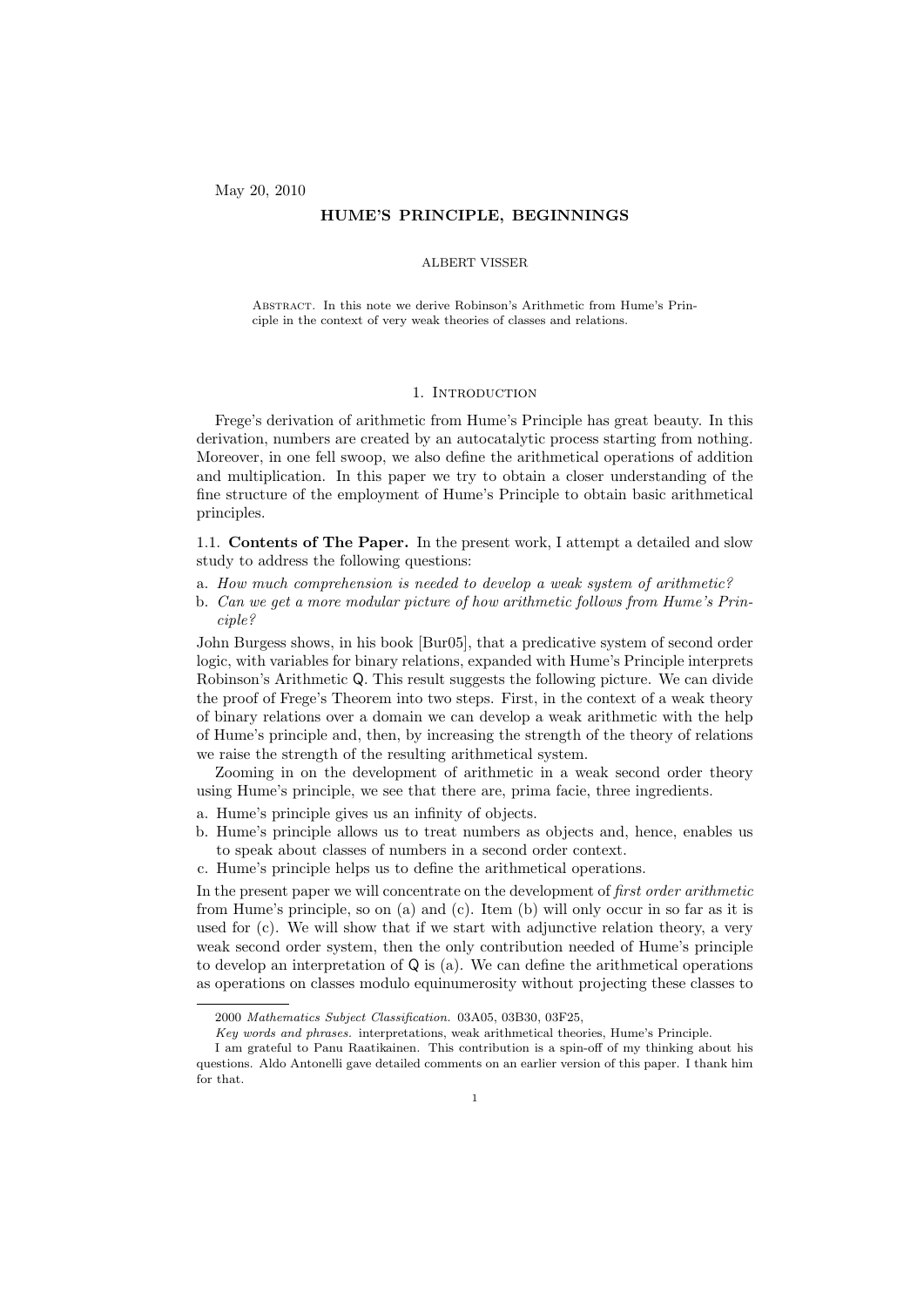objects. In other words, Hume's principle is not needed for (c) after all. Here, we use the presence of relations (i) to define the relation of equinumerosity and (ii) to implement the arithmetical operations on classes.

We can get a somewhat more refined and more interesting picture, if we do not work with relations but only with classes. We show that, if we start with adjunctive class theory with a primitively given equinumerosity relation plus the principle that says that there is no universal class, then we can develop  $Q_{add}$ , the analogue of  $Q$  for addition, without multiplication, but that we cannot develop  $Q$ <sup>1</sup>. To define multiplication, we need Hume's principle, so, in a class context, Hume's principle is essential for (c).

Thus, in the context of a theory of classes with equinumerosity, Hume's principle is connected to what one could call the reverse mathematics of addition and multiplication. Such a program involves matching 'natural' pairs of class theories with pairs of a theory of addition and a theory of addition and multiplication. We do not develop the full picture here. We present one clear result: the adjunctive theory of classes with equinumerosity and Hume's principle is mutually interpretable with Q. <sup>2</sup> The precise relationship between adjunctive class theory with equinumerosity and no-universe and, on the other hand, a suitable extension of  $Q_{add}$  still has to be analyzed. We show that the first theory interprets the second. It seems plausible that, in the other direction, there is an informative reduction relation, along the lines sketched by Feferman and Vaught in their paper [FV59] for the case of true theories. We show, in Section 6, that the second theory does not interpret the first. Hence, we really do need the less restrictive Feferman-Orey relation between the theories.

1.2. Almost Philosophical Considerations. In the kind of foundational research exemplified by this paper, there are, very roughly, two colors, say *blue* and  $yellow<sup>3</sup>$  Blue is the study of the fine structure of reasoning. Here we have reverse mathematics, theory reduction, interpretability and the like. Yellow has a tighter link with philosophy: we are looking for a serious justification of numerical reasoning, of sets, etcetera. A lot of contemporary work on Frege's Grundgesetze falls under *yellow*. Of course, the separation is not strict. E.g., Burgess' book [Bur05] exhibits both colors. Of course, work falling under blue can provide useful data for research of color *yellow*.

The primary focus of the present paper is the fine structure of reasoning, making it blue. Thus, the fact that we work in very weak theories does not necessarily reflect a conviction that these theories can be justified, or that we cannot justify much more.

One important aspect of both Burgess' development of Q from a predicative theory of binary relations expanded with Hume's Principle and the development in our paper is that we grant ourselves the freedom of gaining more 'good' properties of our numbers by contracting the number domain. This methodology was initiated by Edward Nelson in his book [Nel86], thus transforming Solovay's method of shortening cuts (introduced in [Sol76]) into a foundational tool.

<sup>&</sup>lt;sup>1</sup>The system  $Q_{add}$  is a subsystem of Presburger Arithmetic PresA. We show in an appendix that Qadd locally interprets PresA.

<sup>&</sup>lt;sup>2</sup>It would be interesting to explore the existence of tighter relations. For certain extensions of both theories we do indeed have tighter connections.

 $3$ The choice of colors is inspired by a famous scene from Monty Python and the Holy Grail.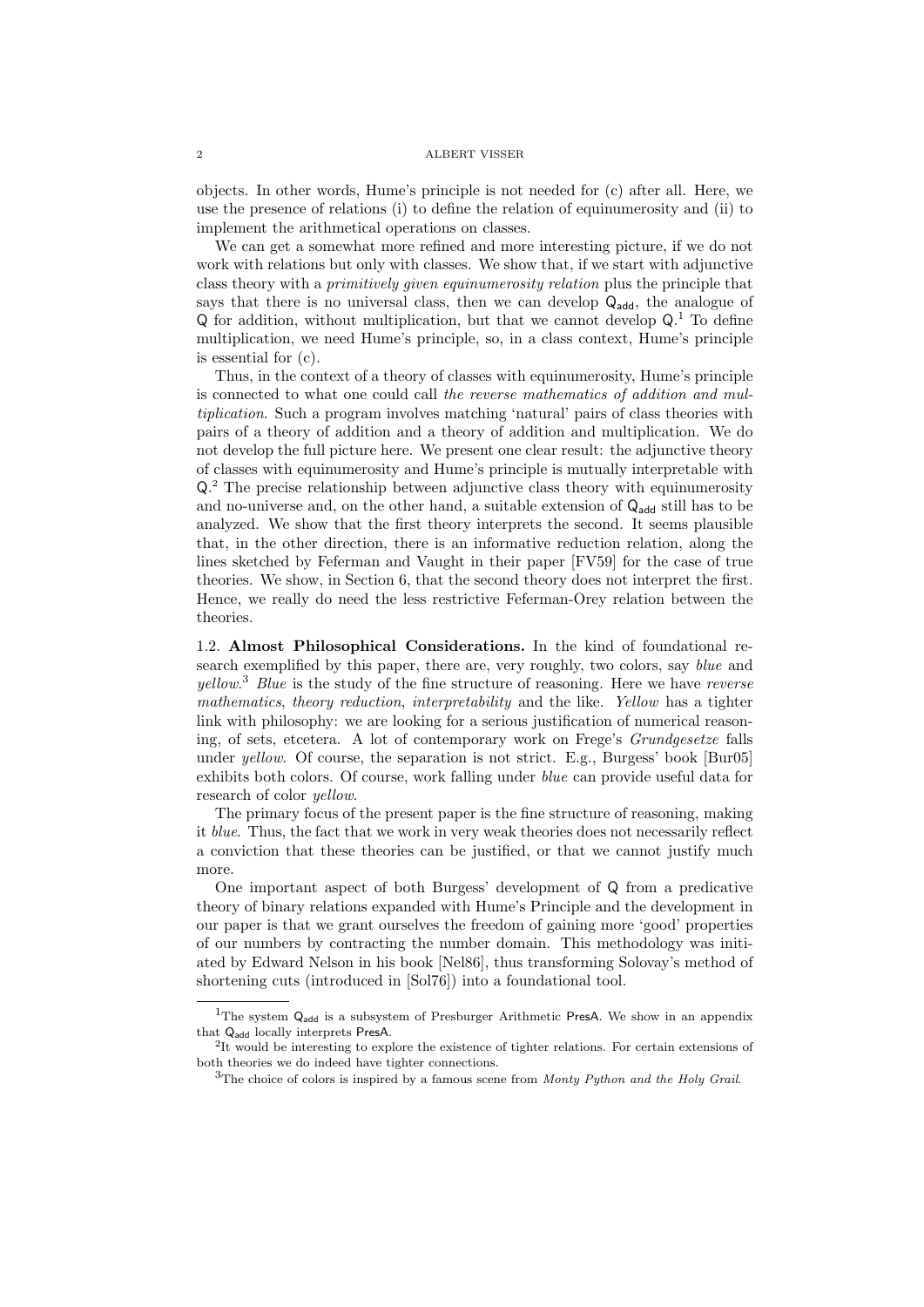In the context of a Frege-style development of number theory (of color yellow) this strategy is not unproblematic. In a Frege-style program, we are interested in defining the natural numbers. Not every class of objects having some desired properties usually associated with the natural numbers qualifies. After all, we want to say what the natural numbers are. Thus, it could be our aim to see what certain principles allow us to prove about the numbers as given by some fixed definition, e.g., the precise definitions employed by Frege, rather than to fiddle around with the definition to get better properties.<sup>4</sup> Similarly, we could be interested in a reconstruction that justifies *this* specific reasoning and not in justifying quite different reasoning with the same conclusion.

We note that the preferred definitions view is not without its own problems. The claim that such-and-such a definition is the intended one, is in need of informally rigorous argumentation. For example, Frege's definition of the natural numbers using the ancestral seems to me to be an ordinal-style definition, where Burgess' definition of proto-natural numbers (p156 of [Bur05]) has much more a cardinal flavour: it is a strengthened version of *Dedekind finiteness*. Given that Frege's development is intended to build the cardinals, which is the better one?

Let me stress that the kind of *blue* project we are involved in is not necessarily antithetical to a yellow view involving intended definitions. Suppose, e.g., we have a preferred definition  $N_0$  of, say, the natural numbers, and suppose we want them to have the good property  $P$ . Suppose further we have proved  $P$  in a very weak context for a 'contracted' virtual class of natural numbers  $N_1$ . Then a good theory in which to get P for  $N_0$  could be a theory in which  $N_1$  and  $N_0$  coincide. So we immediately know that a principle that implies the equality of  $N_0$  and  $N_1$  will have numbers with the good property P.

On the other hand, it would be interesting to see whether there is a coherent foundational idea corresponding to the methodology of shortening cuts. This would involve rejecting the claim that induction is almost analytical for the natural numbers (made by Linnebo in his paper  $[Lin04]$ ).<sup>5</sup> When working with this method one develops the feeling that such a philosophy is just around the corner. Nelson's program as developed in [Nel86] seems to be founded on the conviction that, yes, there is a foundational idea that justifies building up the numbers by 'number system hopping'. Unfortunately, Nelson gives us no hint what such an idea could look like.

#### 2. Preliminaries

This note will presuppose familiarity with the notions and notations introduced in [Vis09]. In this section, we provide a list of principles and theories. The best reading strategy is to glance through this section and return to it as soon as a principle is added.

We will use the following convention. Theories will be specified as e.g.  $[a3, b2]$ where a 3 and b2 are already specified principles. The signature of the theory will

<sup>4</sup>For a paper that studies preferred definitions for a Frege-style development of Arithmetic, see Øystein Linnebo's paper [Lin04]. Linnebo provides an interesting discussion of Burgess' proof that predicative relational Frege theory interprets Q.

<sup>&</sup>lt;sup>5</sup>Induction in the case discussed by Linnebo is not really induction anyway, in the light of the restriction on comprehension.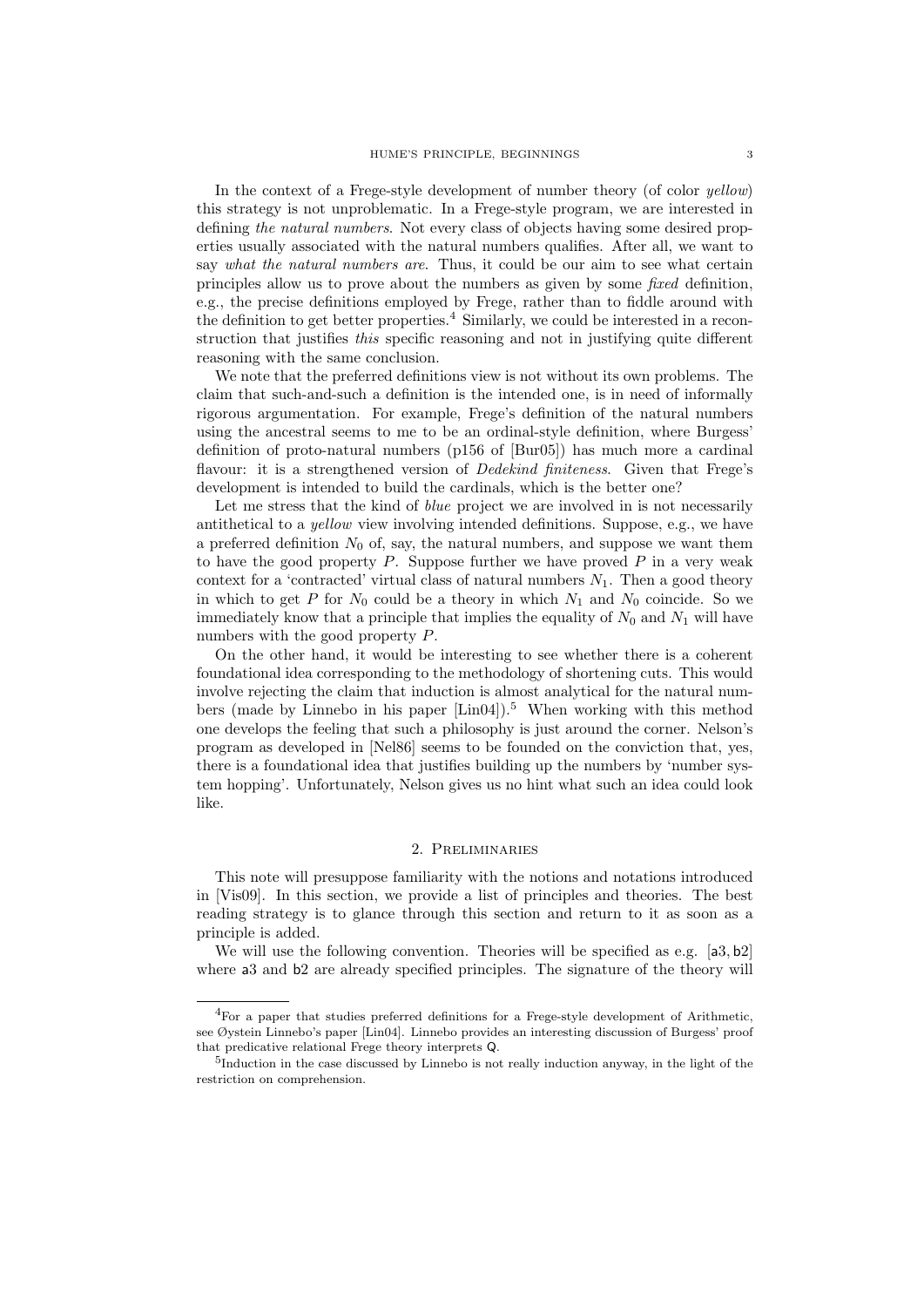be the minimal signature that is involved in all the axioms of the theory. If a theory U is given  $U$ [a3, b2] will be the result of adding a3 and b2 to U.

2.1. Class Theories. We start with class theories. We have a language with two sorts:  $\mathfrak{o}$ , the sort of objects and  $\mathfrak{c}$ , the sort of classes. We let  $x, y, z, \ldots$  range over objects and  $X, Y, Z, \ldots$  over classes. We have identity for each sort and one binary predicate  $\in$  of sort  $\frak{oc}$ . We have the following list of principles.

c1  $\vdash \exists X \forall x \ x \notin X$  (empty class axiom)  $c2 \vdash \exists Y \forall y \ (y \in Y \leftrightarrow (y \in X \lor y = x))$  (adjunction axiom),  $c3 \vdash \forall z (z \in X \leftrightarrow z \in Y) \rightarrow X = Y$  (extensionality) c4  $\vdash \exists Z \forall z (z \in Z \leftrightarrow (z \in X \land z \in Y))$  (closure under intersection)  $c5 \vdash \exists Y \forall y (y \in Y \leftrightarrow (y \in X \land y \neq x))$  (subtraction axiom) c6  $\vdash \exists Z \forall z (z \in Z \leftrightarrow (z \in X \land z \notin Y))$  (closure under class-subtraction)  $c7 \vdash \exists Z \forall z (z \in Z \leftrightarrow (z \in X \vee z \in Y))$  (closure under union).  $c8 \vdash \exists x \ x \notin X \text{ (no-universe axiom)}$ 

The theory ac is [c1,c2,c3]. We note that it has a one-sorted version, with just classes and the relation  $\subseteq$ , where we interpret the objects as the atoms of the  $\subseteq$ ordering.<sup>6</sup> We also note that axiom  $c3$  is really superfluous, since we can always interpret identity on the classes as extensional equivalence.

We note that if we have the theory with all our principles, say,  $ac^+$ , then  $c^2$  and c5 can be replaced by an axiom stating the existence of singletons. The theory  $ac^+$ can easily be shown to be complete via quantifier elimination by a minor adaptation of the proof of the L¨owenheim-Behman theorem. See [Bur05] for an exposition of the original theorem.

2.2. Adding Equinumerosity. We extend the language of ac with a binary relation symbol  $\equiv$  of type cc. We have the following principles for the extended language. In the statement of some of these principles we use operations on classes. We will only use the principles in the context of axioms stating that these operations are total. We write  $X \# Y$  for  $\forall z (z \notin X \lor z \notin Y)$ .

 $e1 \vdash (X \equiv \emptyset \lor \emptyset \equiv X) \leftrightarrow X = \emptyset$  $e2 \vdash (x \notin X \land y \notin Y) \rightarrow ((X \cup \{x\}) \equiv (Y \cup \{y\}) \leftrightarrow X \equiv Y)$  $e3 \vdash X \equiv X$  $e4 \vdash X \equiv Y \rightarrow Y \equiv X$  $e5 \vdash (X \equiv Y \land Y \equiv Z) \rightarrow X \equiv Z$  $e6 \vdash Y \subset X \to Y \not\equiv X$  (Dedekind finiteness axiom)  $e7 \vdash (X \subseteq Y \equiv Y') \rightarrow \exists X' \ (X \equiv X' \subseteq Y')$  $e8 \vdash (X \equiv X' \land Y \equiv Y' \land X \subseteq Y \land X' \subseteq Y') \rightarrow (Y \setminus X) \equiv (Y' \setminus X')$  $e9 \vdash (X \# Y \land X' \# Y' \land X \equiv X' \land Y \equiv Y') \rightarrow (X \cup Y) \equiv (X' \cup Y')$ e10  $\vdash$  ∃Y' (Y  $\equiv$  Y'  $\land$  X  $\#$  Y')

The theory eqnum is ac[e1,e2]. Feferman and Vaught in their classical paper [FV59], show that, for any cardinality  $\kappa$ , the theory of all classes of elements from a domain of size  $\kappa$ , with the subset ordering and with the relation of equinumerosity, is decidable. We can interpret eqnum into these theories by identifying the objects

 ${}^{6}$ If we set it up correctly this one-sorted version is bi-interpretable with the original theory. This means that there are interpretations between the two theories whose compositions are definably and provably isomorphic with the identity interpretation.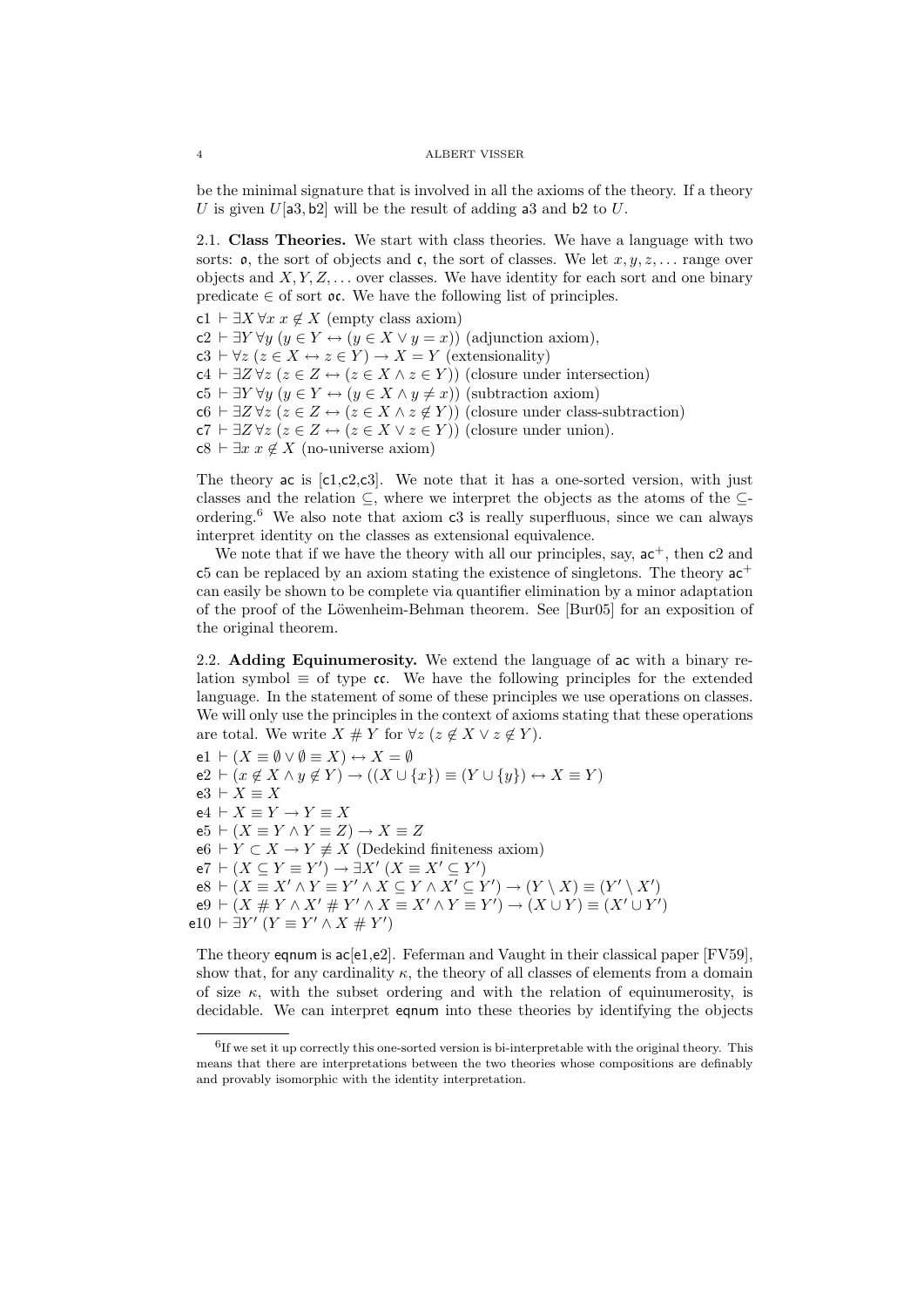with the atoms of ⊆. It follows that eqnum has a decidable extension and, hence, does not interpret Q.

2.3. Adding the Hume Relation. To formulate Hume's principe, we add the Hume relation  $\infty$  to the language. This relation is of type  $\mathfrak{co}$ . We choose to work with a Hume relation as opposed to a Hume function because the functionality never seems to play any role in the arguments. Moreover, functionality is a rather strong demand. For example, in the context of ZF without choice we need Scott's trick to produce a Hume function, which depends on a lot of details of the theory. So by dropping functionality we have a substantial gain in generality. Here is a list of principles.

h $1 \vdash \exists x \ X \rhd x$ 

 $h2 \vdash (X \rhd z \land Y \rhd z) \rightarrow X \equiv Y$ 

h3  $\vdash X \equiv Y \diamond z \rightarrow X \diamond z$ 

The theory Hume Light or HL is eqnum[h1,h2].

We note that we could eliminate  $\equiv$  from the language by redefining  $X \equiv Y$  as  $\exists z \ (X \in \mathbb{Z} \land Y \in \mathbb{Z})$ . This would ask for a careful choice of axioms. Moreover, we would get some properties of the equinumerosity relation like reflexivity and symmetry for free.

2.4. Relational Theories. We introduce adjunctive relation theory ar. Adjunctive relation theory is a two-sorted theory with sorts  $\rho$ , the sort of objects, and  $\mathfrak{r}$ , the sort of relations. We use  $x, y, z, \ldots$  to range over objects and  $R, S, \ldots$  to range over relations. Our theory has identity for each sort and a ternary relation app of type roo. We write  $Rxy$  for  $app(R, x, y)$ . Here is a list of principles.

r1  $\vdash \exists R \forall x, y \neg Rxy$ 

 $r2 \vdash \exists S \ \forall u, v \ (Suv \leftrightarrow (Ruv \lor (x = u \land y = v)))$ 

r3  $\vdash \exists S \ \forall u, v \ (Suv \leftrightarrow (Ruv \land (x \neq u \lor y \neq v)))$ 

The theory ar is given by  $[r1,r2]$ . In ar we can define classes as diagonal relations, i.e., as relations such that, for all x, y, if Rxy, then  $x = y$ . Clearly this interpretation does yield ac for our classes. We will add principles concerning classes to ar as a matter of course under this reading. So, e.g. ar[c8] is ar plus  $\vdash \exists x \neg Rxx$ .

We remind the reader of a result of [Vis09]. There it is shown that ar plus the nouniverse axiom interprets Q as a theory of cardinals over the given object domain.

2.5. Arithmetical Theories. We consider the following list of principles in the inclusive signature  $0, \mathsf{S}, +, \times, \leq$ . We often write  $x \cdot y$  or  $xy$  for  $x \times y$ .

```
q1 \vdash 5x \neq 0q2 \vdash 5x = 5y \rightarrow x = yq3 + x + 0 = xq4 \, \vdash x + Sy = S(x + y)a5 \vdash x \times 0 = 0q6 \vdash x \times Sy = (x \times y) + xq7 \vdash x = 0 \vee \exists y \ x = y + 1q8 \vdash x \leq xq9 \vdash (x \leq y \land y \leq z) \rightarrow x \leq zq10 \vdash (x \leq y \land y \leq x) \rightarrow x = yq11 \vdash x \leq y \rightarrow (x = y \vee 5x \leq y)q12 \vdash x \leq y \vee y \leq x
```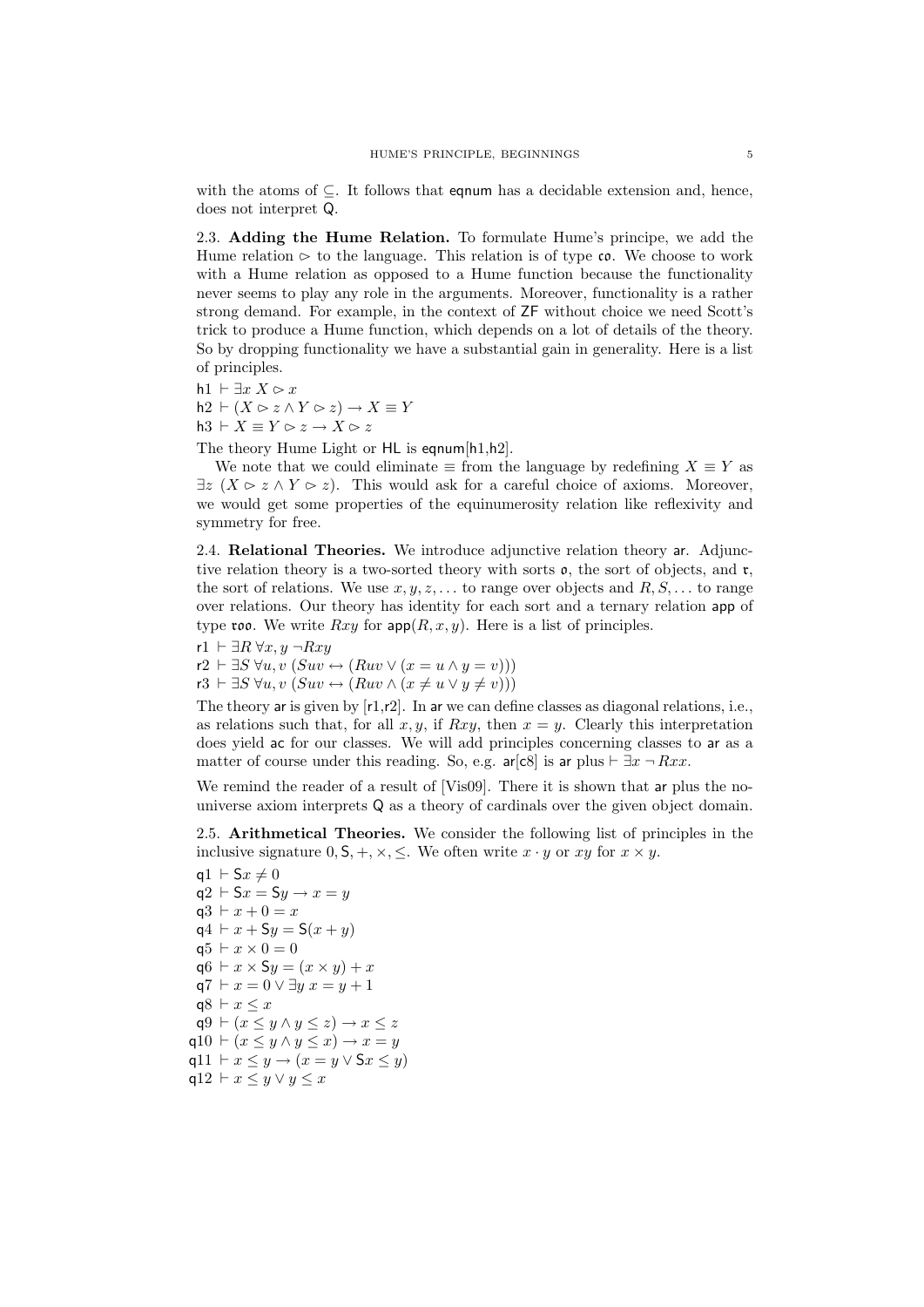$q13 \vdash x \leq y \leftrightarrow \exists z (z + x = y)$  $q14 \vdash 5x \neq x$  $q15 + (x + y) + z = x + (y + z)$  $q16 + x + y = y + x$  $q17 + x + z = y + z \rightarrow x = y$  $q18 \vdash x \times (y + z) = (x \times y) + (x \times z)$  $q19 \vdash x \times (y \times z) = (x \times y) \times z$ 

The theory  $Q_{\text{add}}$  is the theory  $[q1, q2, q3, q4, q7]$ , in the signature with  $0, S, +$ . The theory Q is  $Q_{\text{add}}[q5, q6]$  in the signature with  $0, S, +, \times$ .

### 3. No-Universe

We first show that a version of Hume's Principle allows us to construct a totality of classes that is adjunctive, but does not contain the universe of objects. To be precise, we show that eqnum directly interprets the no-universe axiom ac8.

3.1. Bootstrap in ac. We start to work in ac. As a first step, define  $\mathcal{X}_0$  as the virtual class of classes such that X is in  $\mathcal{X}_0$  iff, for all Y,  $X \cap Y$  exists. We easily see that  $\mathcal{X}_0$  is closed under empty class, adjunction, and intersection. We note that this argument uses the associativity of intersection in the strong sense that if  $(X \cap Y) \cap Z$  is defined, then so is  $X \cap (Y \cap Z)$  and both are equal, and vice versa. The equality relies on extensionality, which we use here as a matter of course. We relativize our classes to  $\mathcal{X}_0$ , thereby gaining the extra axiom  $c4$ : that classes are closed under intersection.

We work in ac[c4]. We consider  $\mathcal{X}_1$ , where X is in  $\mathcal{X}_1$  if, for all  $x, X \setminus \{x\}$  exists. It is easy to see that  $\mathcal{X}_1$  is closed under empty class, adjunction, intersection and subtraction. (We need the presence of intersection for closure under subtraction!) We relativize to  $\mathcal{X}_1$ , thereby gaining the axioms  $c4$  and  $c5$ . Here  $c5$  tells us that classes are closed under subtraction. Thus, we have directly interpreted  $\alpha[c4, c5]$ .

3.2. Bootstrap in eqnum. By the result of the previous subsection, we can directly interpret eqnum[c5] in eqnum. We work in eqnum[c5]. We define  $\mathcal{X}_2$  as the totality of those classes  $X$  such that:

 $X \equiv X$  and  $\forall Y$   $(X \equiv Y \rightarrow Y \equiv X)$  and  $\forall Y, Z$   $((X \equiv Y \land Y \equiv Z) \rightarrow X \equiv Z)$ .

It is easy to see that  $\emptyset \in \mathcal{X}_2$ . We show that  $\mathcal{X}_2$  is closed under adjunction. We treat the case of transitivity. Suppose  $(X \cup \{x\}) \equiv Y$  and  $Y \equiv Z$ . If x is in X, we are immediately done. Suppose  $x \notin X$ . We note that Y and Z cannot be empty. Let  $y \in Y$  and  $z \in Z$ . We find that  $X \equiv (Y \setminus \{y\})$  and  $(Y \setminus \{y\}) \equiv (Z \setminus \{z\})$ . Ergo  $X \equiv (Z \setminus \{z\})$ . Hence,  $(X \cup \{x\}) \equiv Z$ . Contracting our classes to  $\mathcal{X}_2$  we gain the axioms stating that ≡ is an equivalence relation. We note that this property is preserved under any further contraction of our classes. Relativizing to  $\mathcal{X}_2$  gives us eqnum[e3, e4, e5].

We work in equal  $[e3, e4, e5]$ . We note that  $e3, e4, e5$  are universal and, hence, preserved under contraction of the totality of classes. We repeat the procedure of the previous subsection to regain the subtraction axiom: we get eqnum  $\left[ c5, e3, e4, e5 \right]$ .

<sup>&</sup>lt;sup>7</sup>We note that in in eqnum[c5] plus the no-universe principle, i.e. eqnum[c5, c8], we can directly prove that  $\mathcal{X}_2$  is closed under subtraction.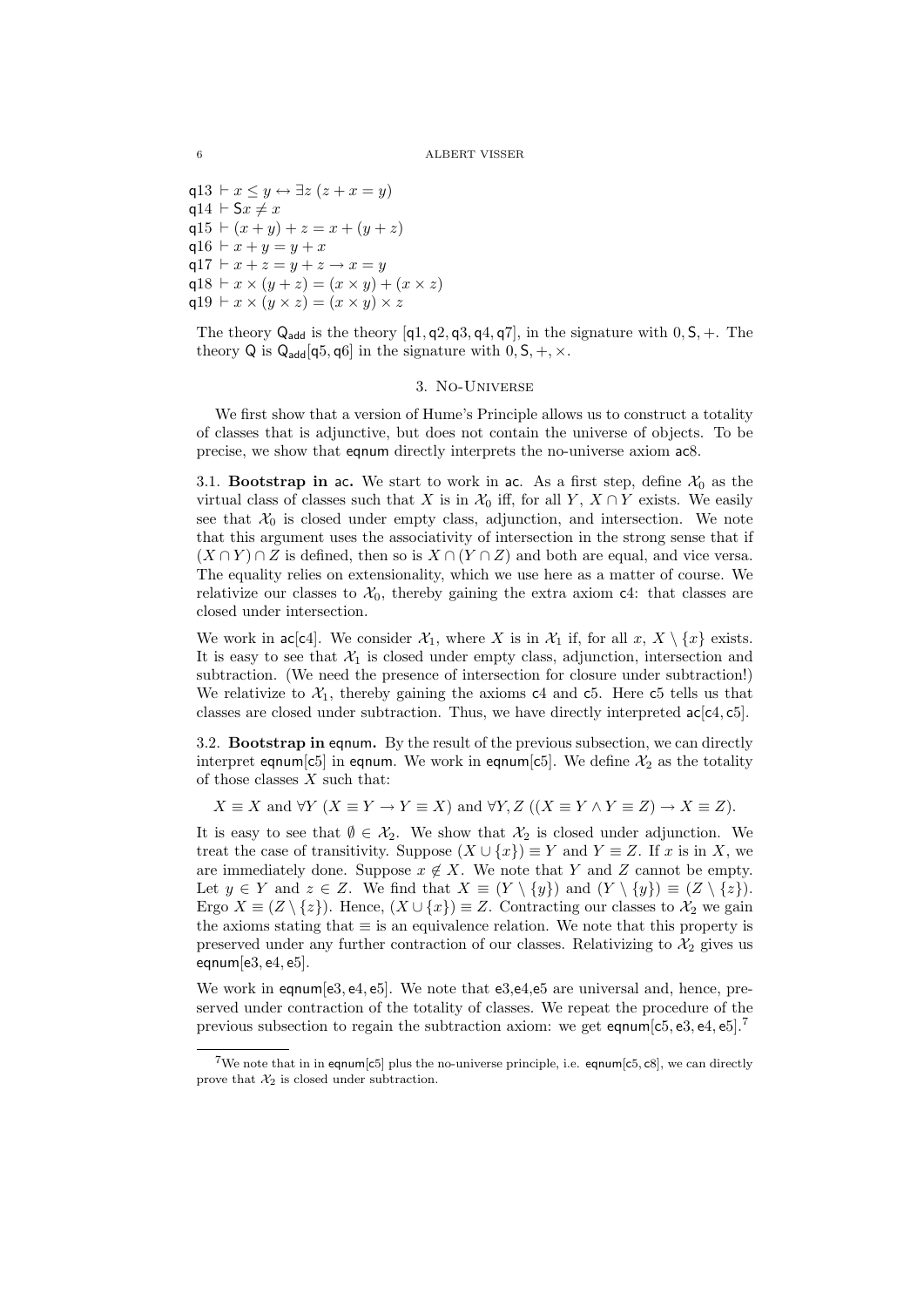We work in equam  $[c5, e3, e4, e5]$ . We say that X is *Dedekind finite* iff, for every  $Y \subset X$ , we have  $X \neq Y$ . Let  $\mathcal{X}_3$  consist of the Dedekind finite classes. Clearly, the empty class is in  $\mathcal{X}_3$ .

We show that  $\mathcal{X}_3$  are closed under adjunction. Suppose X is Dedekind finite. We show that  $X \cup \{x\}$  is Dedekind finite. We may assume that  $x \notin X$ . Suppose  $X_0 \subset (X \cup \{x\})$  and  $X_0 \equiv (X \cup \{x\})$ . It follows that  $X_0$  is not empty. Let  $x_0$  be x in case  $x \in X_0$  and let  $x_0$  be some arbitrary element of  $X_0$  otherwise. We find that  $(X_0 \setminus \{x_0\}) \subset X$  and  $(X_0 \setminus \{x_0\}) \equiv X$ . A contradiction with the assumption that X is Dedekind finite.

It is easy to see that  $\mathcal{X}_3$  is closed under subtraction. We relativize to  $\mathcal{X}_3$ , thus gaining the axiom e6, that all classes are Dedekind finite. So we have directly interpreted eqnum $[c5, e3, e4, e5, e6]$ .

We note a useful fact.

**Lemma 3.1** (in equam). Suppose Y is Dedekind finite,  $X \equiv Y$  and  $x \notin X$ . Then, for some y,  $y \notin Y$ . In another formulation: suppose the universe is a Dedekind finite class, then any class equinumerous to it is again the universe.

*Proof.* Suppose Y is Dedekind finite,  $X \equiv Y$  and  $x \notin X$ . Suppose Y would be the universe, then we have  $(X \cup \{x\}) \subseteq Y$ , and hence  $X \subset Y$ . But  $X \equiv Y$ , contradicting the fact that Y is Dedekind finite.  $\Box$ 

3.3. Bootstrap in HL. At this point we switch to the theory HL. Our development in this subsection is a straightforward adaptation of the treatment predicative second order logic with the Hume function in [Bur05].

By the preceding development, we can directly interpret eqnum[c5, e3, e4, e5, e6], so we can work in HL[c5, e3, e4, e5, e6]. By replacing  $X \text{~} \diamond y$  by  $\exists Z \text{~} Z \text{~} \geq Z \text{~} \diamond y$ , we gain the axiom h3. So we may work in  $HL^+ := HL[c5, e3, e4, e5, e6, h3]$ .

Let  $\mathcal{X}_4$  consist of all X, such that there is a class Y such that  $X \equiv Y$  and, for every  $y \in Y$ , there is an  $X_0 \subset X$  such that  $X_0 \rhd y$ . Clearly,  $\emptyset \in \mathcal{X}_4$ .

We show that  $\mathcal{X}_4$  is closed under adjunction. Suppose X is in  $\mathcal{X}_4$ . Let Y witness that X is in  $\mathcal{X}_4$ . Consider  $X \cup \{x\}$ . We may assume that  $x \notin X$ . Suppose  $X \circ y$ . We show that  $Y \cup \{y\}$  has the desired property.

First, we note that  $y \notin Y$ . If it were, we would have  $X \in \mathcal{Y}$  and  $X_0 \in \mathcal{Y}$ , for some  $X_0 \subset X$ . So  $X_0 \equiv X$ , contradicting the fact that X is Dedekind finite. Ergo,  $(X \cup \{x\}) \equiv (Y \cup \{y\})$ . Consider  $y' \in Y \cup \{y\}$ . If  $y \in Y$ , we can find  $X_0 \subset X \subset X \cup \{x\}$  with  $X_0 \sim y$ . If  $y' = y$ , we have  $X \sim y$  and  $X \subset X \cup \{x\}$ .

We prove that no element of  $\mathcal{X}_4$  is the universe. Suppose X is in  $\mathcal{X}_4$ . Let Y be the promised witness of this fact. Let  $Y \rhd y$ . We find  $y \notin Y$ . It follows, by Lemma 3.1, that, for some x, we have  $x \notin X$ . Finally, we contract our classes to  $\mathcal{X}_4$ . This gives us  $HP[c8]$ .

3.4. Bootstrap in adjunctive-subtractive relation theory. We consider adjunctive-subtractive relation theory  $ar[r3]$ . In this theory we treat classes as diagonal relations. We define the equinumerosity of  $X$  and  $Y$  as the existence of a bijection between X and Y. It is immediate that  $ar[r3]$  verifies the axioms e1 and e2. Thus, when we add Hume's principle in the form of h1 and h2 for equinumerosity-asdefined, we obtain a direct interpretation of HL. Thus, by the result of the previous subsection, we may conclude that  $ar[r3,h1,h2]$  directly interprets ar plus the nouniverse axiom c8.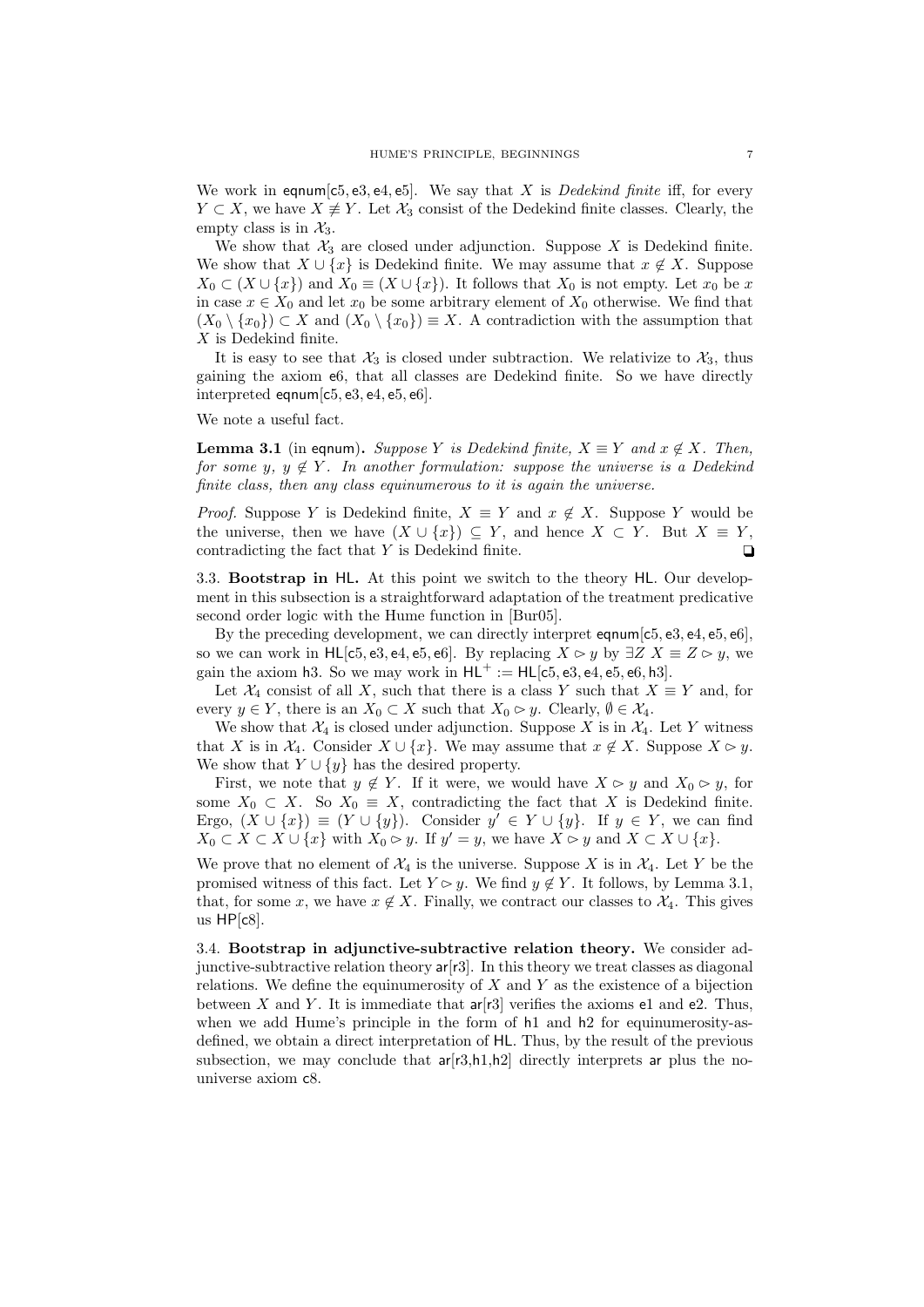By the results of [Vis09], we find that  $ar[r3,h1,h2]$  interprets Q as a theory of cardinals. In the converse direction, we know that Q interprets  $I\Delta_0 + \Omega_1$ . Using familiar methods one may interpret  $ar[r3,h1,h2]$  in this last theory. So, we find that  $ar[r3,h1,h2]$  is mutually interpretable with Q.

We note that  $ar[c8]$  does not directly interpret  $ar[r3,h1,h2]$ . Suppose it did. Consider a standard model  $\mathcal M$  of arc $\infty$ ] with an infinite domain and all finite relations over the domain. We fix a finite set of parameters of the interpretation in  $M$ . Since, any relation in  $M$  is definable from finitely many objects, we may assume that the parameters are objects. The interpretation provides us with an internal model  $\mathcal N$  of ar $[r3,h1,h2]$ . Without loss of generality, we may assume that we also have h3. Since every permutation of the objects in  $M$  extends to an automorphism of  $M$ , and since the objects of  $\mathcal N$  coincide with the objects of  $M$ , any permutation of the objects of  $\mathcal N$  that fixes the parameters extends to an automorphism of  $\mathcal N$ . Clearly, we can find a standardly finite set X in  $\mathcal N$  and an element n in  $\mathcal N$  such that  $X \rightharpoonup_N n$  and the elements of X (according to N) and n are disjoint from the parameters.<sup>8</sup> Take any permutation  $\sigma$  of the domain that fixes the parameters. We have  $X \equiv_N \sigma X \rhd_N \sigma n$ . It follows that, for any non-parameter  $n'$ ,  $X \rhd_N n'$ . Quod impossibile.

Open Question 3.1. We need the subtraction axiom r3 in our development since the definition of equinumerosity in this context contains an existential quantifier over relations. Thus, equinumerosity is not absolute for contraction of relations. For this reason, we might loose axiom h2 when we try to obtain subtraction of relations via contraction. Can we eliminate the use of the subtraction axiom r3 in our result?  $\Box$ 

## 4. DEVELOPMENT OF THE THEORY OF ADDITION IN eqnum[c8]

In this section we show how to interpret  $Q_{add}$  in eqnum[c8]. We will provide a bit more of the theory of addition since this flows naturally from the development. In Appendix A, we show that we can go on to *locally* interpret full Presburger Arithmetic PresA in  $Q_{add}$ .

We begin with a lemma that works already in  $ac[c4]$ .

**Lemma 4.1** (ac[c4]). Suppose  $\mathcal{Y}$  is closed under empty class and adjunction. Let  $D(Y)$  consist of those classes Y such that:

$$
\forall Y' \subseteq Y \forall Z \in \mathcal{Y} \ (Y' \cup Z) \in \mathcal{Y}^9
$$

Then,  $D(Y)$  is closed under empty class, adjunction and union and downwards closed under  $\subseteq$ . As the consequence of the last fact, closure under intersection, class subtraction, etc., are preserved from  $\mathcal Y$  to  $D(\mathcal Y)$ .

*Proof.* Closure under empty class, singletons, and downward closure under  $\subseteq$  are trivial. We verify closure under  $\cup$ . Suppose Y<sub>0</sub> and Y<sub>1</sub> are in D(Y). Let Y' ⊆  $(Y_0 \cup Y_1)$ . Then  $(Y' \cap Y_1) \subseteq Y_1$ . Consider any Z in  $\mathcal{Y}$ . We find that  $(Y' \cap Y_1) \cup Z$ is in  $\mathcal{Y}$ . Since,  $(Y' \cap Y_0) \subseteq Y_0$ , we find that

$$
(Y' \cup Z) = ((Y' \cap Y_0) \cup ((Y' \cap Y_1) \cup Z)) \in \mathcal{Y}.
$$

We may conclude that  $Y_0 \cup Y_1$  is in  $D(\mathcal{Y})$ .

<sup>&</sup>lt;sup>8</sup>Note that X in N may be represented as  $\vec{Y}, \vec{m}$  in M. However, the precise representation of  $X$  is immaterial for our argument.

<sup>&</sup>lt;sup>9</sup>Here ' $(Y' \cup Z) \in \mathcal{Y}'$  reads:  $(Y' \cup Z)$  exists and is in  $\mathcal{Y}$ .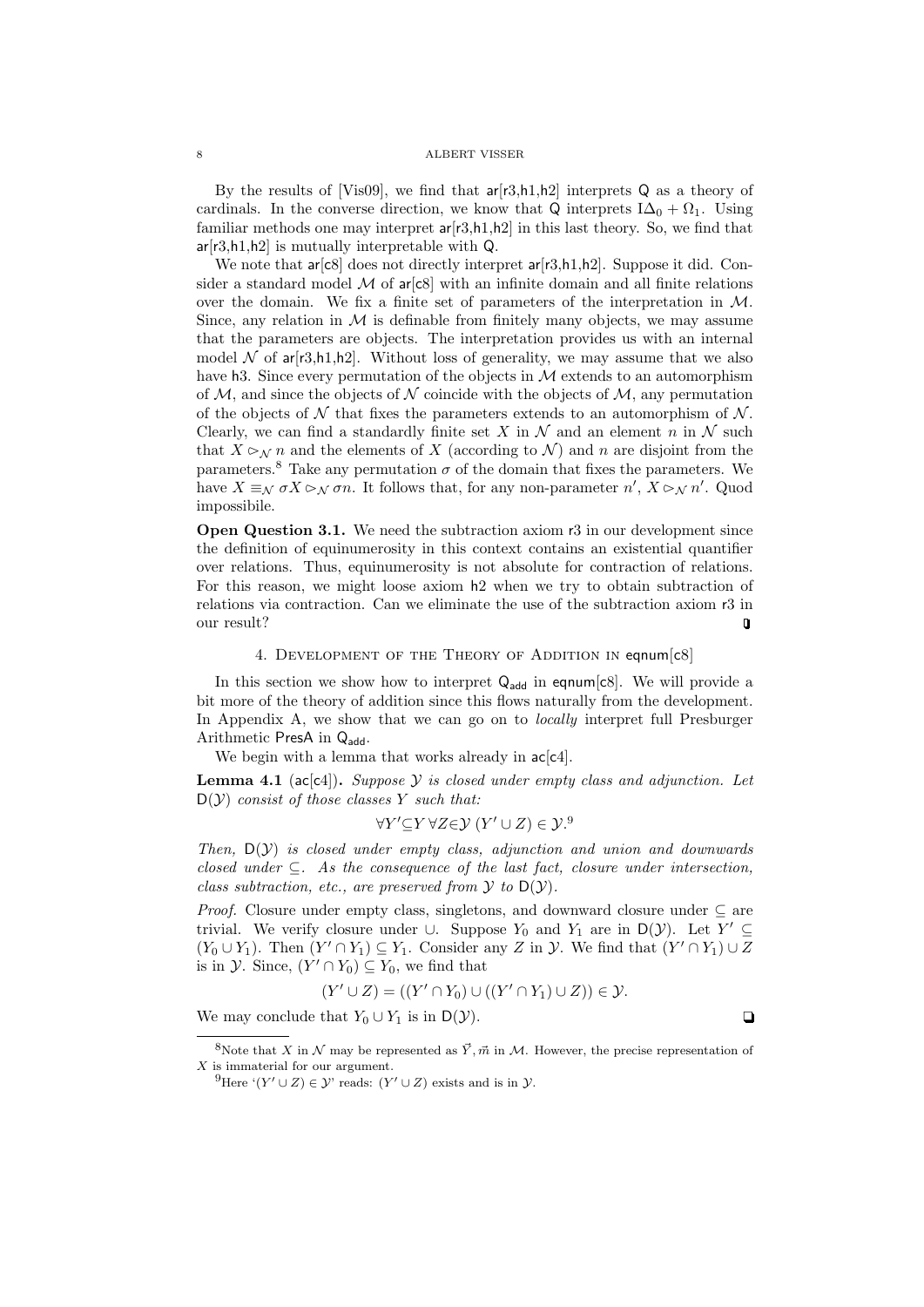We start with eqnum $[c8]$ . We first follow the bootstrap of the previous section to gain equal  $[65, 68, 63, 64, 65, 66]$ . Note that c8 is universal in the class quantifiers and, hence, always preserved under contractions of the totality of classes.

To work conveniently we contract our classes to add closure under  $X \cap Y$ ,  $X \setminus Y$ ,  $X \cup Y$ . We leave this as an easy exercise to the reader. So, we may work in eqnum<sup>+</sup> := eqnum[c4, c6, c7, c8, e3, e4, e5, e6]. (Note that c5 is derivable.)

We work in equal <sup>+</sup>. We consider the collection of classes  $\mathcal{X}_5$ , such that X is in  $\mathcal{X}_5$ iff, for all  $Y, Y'$ , if  $X \subseteq Y \equiv Y'$ , then there is an X', such that  $X \equiv X' \subseteq Y'$ .

Clearly, the empty class is in  $\mathcal{X}_5$ . We show that  $\mathcal{X}_5$  is closed under adjunction. Consider  $X \in \mathcal{X}_5$  and any x. Without loss of generality we may assume that  $x \notin X$ . Suppose  $X \in \mathcal{X}_5$  and  $(X \cup \{x\}) \subseteq Y \equiv Y'$ . Then, for some  $X'$ ,  $X \equiv X' \subseteq Y'$ . If  $X' = Y'$ , then  $X \equiv Y$ , and hence, by Dedekind finiteness,  $X = Y$ , contradicting the fact that  $x \in Y$  and  $x \notin X$ . So, for some  $x', x' \in Y'$  and  $x' \notin X'$ . We have  $(X \cup \{x\}) \equiv (X' \cup \{x'\}) \subseteq Y'.$ 

Consider the class  $\mathcal{X}_6$  of all X such that for all  $X', Y, Y'$  with  $X \equiv X', Y \equiv Y',$  $X \subseteq Y, X' \subseteq Y'$ , we have  $(Y \setminus X) \equiv (Y' \setminus X')$ .

It is clear that  $\mathcal{X}_6$  contains the empty class. We prove closure under adjunction. Consider  $X \in \mathcal{X}_6$  and an arbitrary x. We may assume that  $x \notin X$ . Consider  $X', Y, Y'$  with  $(X \cup \{x\}) \equiv X', Y \equiv Y', (X \cup \{x\}) \subseteq Y, X' \subseteq Y'$ . We find that X' is not empty. Suppose  $x' \in X'$ . We find that  $X \equiv (X' \setminus \{x'\})$ ,  $X \subseteq Y$ ,  $(X' \setminus \{x'\}) \subseteq Y'$ . Hence  $(Y \setminus X) \equiv (Y' \setminus (X' \setminus \{x'\})$ . It follows that:

 $(Y \setminus (X \cup \{x\})) = ((Y \setminus X) \setminus \{x\}) \equiv ((Y' \setminus (X' \setminus \{x'\})) \setminus \{x'\}) = (Y' \setminus X').$ 

Let  $\mathcal{X}_7 := D(\mathcal{X}_5 \cap \mathcal{X}_6)$ . We find that  $\mathcal{X}_7$  is closed under empty class, adjunction, union and downwards closed under ⊆. Since the existential quantifier in the definition of  $\mathcal{X}_5$  is ⊆-bounded and subtraction of classes in the definition of  $\mathcal{X}_6$  brings us to subclasses, relativization to  $\mathcal{X}_7$  preserves equal  $\mathcal{X}_7$  and gains us e7 and e8. So we may work in eqnum<sup>\*</sup> := eqnum<sup>+</sup>[e7, e8].

We are now ready to develop the theory of the ordering of the cardinal numbers. We work in eqnum<sup>\*</sup>. We define  $X \leq Y$  by  $\exists X', Y'$   $(X \equiv X' \land Y \equiv Y' \land X' \subseteq Y')$ . Clearly,  $\equiv$  is a congruence for  $\leq$ . It is immediate that  $X \leq X$  and that, if  $X \subseteq Y$ , then  $X \leq Y$ .

We prove that  $X \leq Y$  iff, for some  $X''$ , we have  $X \equiv X'' \subseteq Y$ . Suppose  $X \equiv X' \subseteq Y' \equiv Y$ . By e8, we may find an X'' such that  $X' \equiv X'' \subseteq Y$ . Hence,  $X \equiv X'' \subseteq Y$ . The converse direction is trivial. It follows that:

$$
X \le Y \le Z \quad \to \quad \exists X', Y' \ (X \equiv X' \subseteq Y \equiv Y' \subseteq Z)
$$

$$
\to \quad \exists X'' \ (X \equiv X' \equiv X'' \subseteq Y' \subseteq Z)
$$

$$
\to \quad X \le Z
$$

Suppose that  $X \leq Y$  and  $Y \leq X$ . It follows that  $X \equiv X' \subseteq Y \equiv Y' \subseteq X$ . We find that, for some  $X''$ ,  $X \equiv X'' \subseteq Y' \subseteq X$ . Since X is Dedekind finite, it follows that  $X'' = X$  and, hence, that  $Y' = X$ . We may conclude that  $X \equiv Y$ .

Thus we see that we have derived the principles  $q8, q9, q10$ , under the interpretation of numbers as classes modulo equinumerosity.

Here is a useful further insight. Suppose  $X \leq (Y_0 \cup Y_1)$ . We show that there are  $X_0, X_1$ , such that  $X = (X_0 \cup X_1)$  and  $X_0 \leq Y_0$  and  $X_1 \leq Y_1$ . We have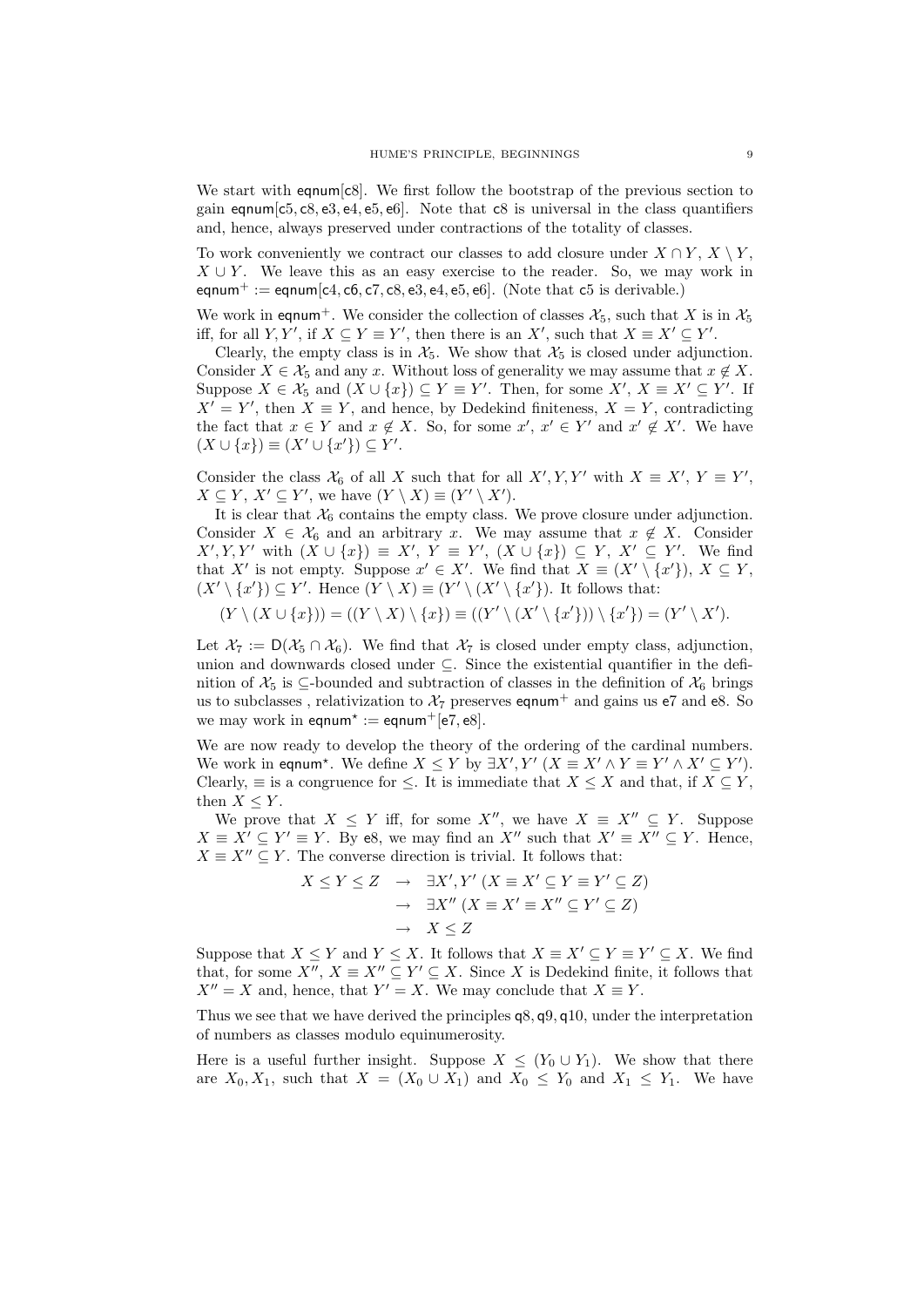$X \equiv X' \subseteq (Y_0 \cup Y_1)$ . It follows that  $(Y_0 \cap X') \subseteq X' \equiv X$ . Hence, for some  $X_0$ , we have  $(Y_0 \cap X') \equiv X_0 \subseteq X$ . It follows that:

$$
X_1 := (X \setminus X_0) \equiv (X' \setminus (Y_0 \cap X')) = (X' \setminus Y_0) \subseteq Y_1.
$$

It follows that  $X_1 \leq Y_1$ .

We prove a lemma.

**Lemma 4.2** (eqnum<sup>\*</sup>). Suppose  $\mathcal{Y}$  is closed under empty class and adjunction. Let  $D^+(\mathcal{Y})$  consist of those classes Y such that:

$$
\forall Y' \leq Y \,\forall Z \in \mathcal{Y} \,(Y' \cup Z) \in \mathcal{Y}.
$$

Then,  $D^+(\mathcal{Y})$  is closed under empty class, adjunction and union and downwards closed under  $\leq$  and hence a fortiori under  $\subseteq$ . As the consequence of this last fact,  $D^+(\mathcal{Y})$  is closed under subtraction, intersection, etc.

*Proof.* Closure under empty class and downward closure under  $\leq$  are trivial. It is also easy to see that all singletons are in  $D^+(\mathcal{Y})$ . We verify closure under  $\cup$ . Suppose  $Y_0$  and  $Y_1$  are in  $D^+(\mathcal{Y})$ . Let  $Y' \leq (Y_0 \cup Y_1)$ . We can find  $Y'_0, Y'_1$ , such that  $(Y_0' \cup Y_1') = Y'$  and  $Y_0' \leq Y_0$  and  $Y_1' \leq Y_1$ . Consider any  $Z \in \mathcal{Y}$ . Since  $Y_1$  is in  $D^+(\mathcal{Y})$ , we find that  $(Y'_1 \cup Z) \in \mathcal{Y}$ . Since  $Y_0 \in D^+(\mathcal{Y})$ , we obtain  $(Y' \cup Z)$  $(Y'_0 \cup (Y'_1 \cup Z)) \in \mathcal{Y}$ . We may conclude that  $Y_0 \cup Y_1$  is in  $D^+(\mathcal{Y})$ .

We proceed with the development of the arithmetic of 0, successor and addition. We define  $0 := \emptyset$ . Clearly 0 is the minimal element of  $\leq$ .

We define SXY by  $\exists x \ (x \notin X \land Y \equiv (X \cup \{x\}))$ . It is easy to see that S is a total injective function modulo  $\equiv$  and that  $\emptyset$  is not in the range of S. We also have that each non-empty class has a predecessor. By Dedekind finiteness, we find that, if SXY, then  $X \not\equiv Y$ . Thus we have, via the obvious interpretation, axioms q1, q2, q7, q14.

We show that, if  $X \leq Y$ , then either  $X \equiv Y$  or, for some Z, we have  $S X Z$  and  $Z \leq Y$ . Suppose  $X \leq Y$ . We have  $X \equiv X' \subseteq Y$ , for some X'. In case  $X' = Y$ , we have  $X \equiv Y$  and we are done. Otherwise, there is an  $x'$ , such that  $x' \in Y$  and  $x' \notin X'$ . Pick any  $x \notin X$ . We have  $(X \cup \{x\}) \equiv (X' \cup \{x'\}) \subseteq Y$ , and hence  $(X \cup \{x\}) \leq Y$ . Clearly  $\mathsf{S}X(X \cup \{x\})$ . Thus, we have proved the interpretation of q11.

Suppose SXZ. Then, clearly  $X \leq Z$ . Suppose  $X \leq Y \leq Z$ . It follows that either  $X \equiv Y$  or  $Z \equiv S X \le Y \le Z$ , and, hence  $Z \equiv Y$ . So X is an immediate ≤-predecessor of Z.

To obtain the linearity of  $\leq$  modulo  $\equiv$ , we must again contract our classes. Let  $\mathcal{X}_8$ be the totality of all classes X such that, for all Y,  $X \leq Y$  or  $Y \leq X$ . Clearly, Ø is in  $X_8$ . We show that  $X_8$  is closed under successor and, hence, under adjunction. Suppose  $X \in \mathcal{X}_8$  and  $S X Z$ . Consider any Y. In case  $Y \leq X$ , we immediately have  $Y \leq Z$ . Suppose  $X \leq Y$ . Then, either  $X \equiv Y$ , in which case  $Y \leq Z$ , or  $Z \leq Y$ . We note that S and  $\leq$  are absolute under contraction to  $\leq$ -downwards closed totalities of classes. We contract to  $D^+(\mathcal{X}_8)$ . We preserve eqnum<sup>\*</sup> and gain linearity of  $\leq$ . We proceed to work in eqnum<sup>\*</sup>[q12], where of course we read q12 modulo the interpretation we developed.

Before defining addition, we first contract our classes to gain two desirable properties. We consider the collection of classes  $\mathcal{X}_9$  of all X such that for all  $X', Y, Y',$  if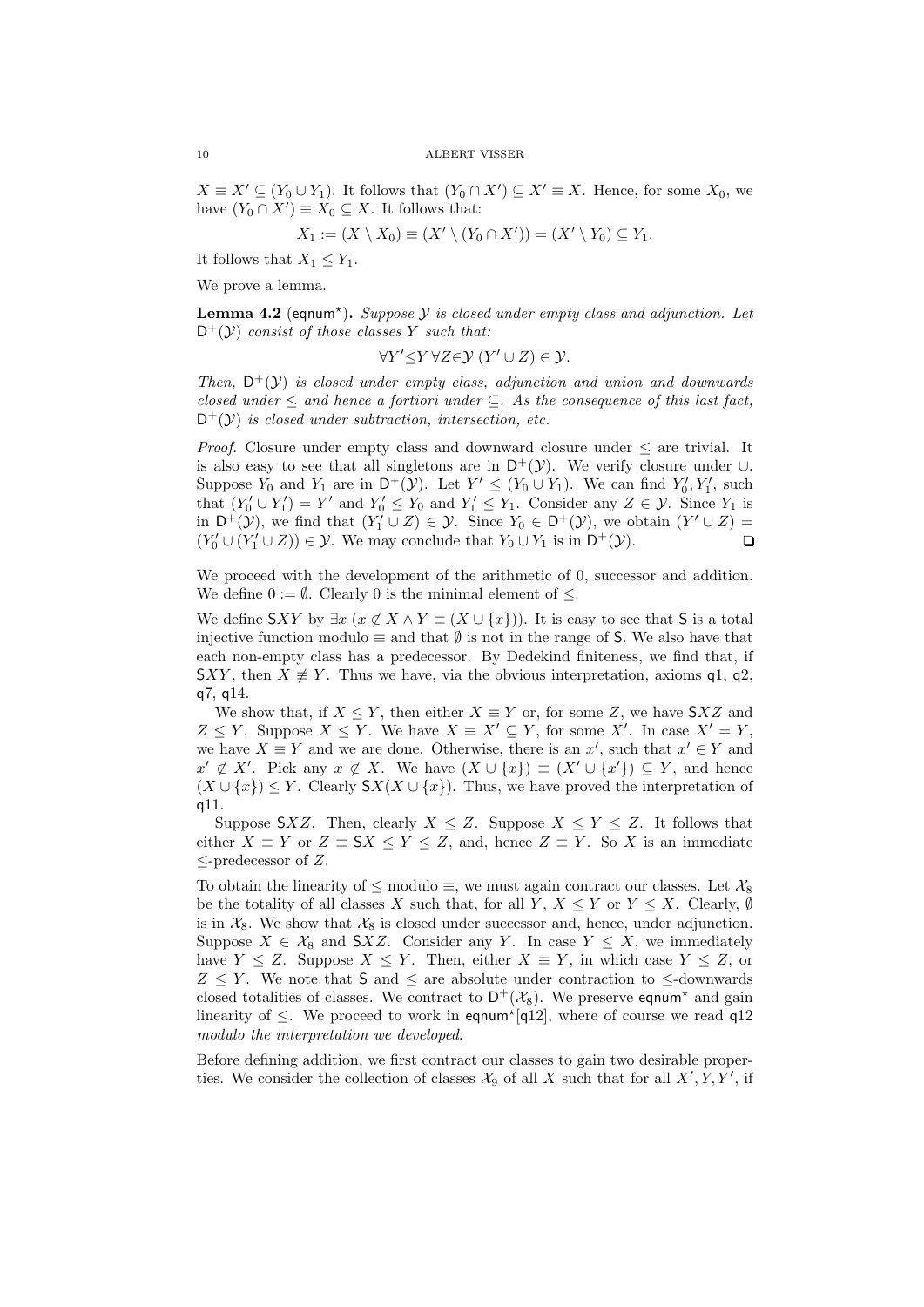$X \# Y$ ,  $X' \# Y'$ ,  $X \equiv X'$ ,  $Y \equiv Y'$ , then  $(X \cup Y) \equiv (X' \cup Y')$ . Clearly,  $\emptyset \in \mathcal{X}_9$ . We prove that  $\mathcal{X}_9$  is closed under adjunction. Suppose  $X \in \mathcal{X}_9$ ,  $(X \cup \{x\}) \# Y$ ,  $X' \# Y'$ ,  $(X \cup \{x\}) \equiv X'$ ,  $Y \equiv Y'$ . If  $x \in X$ , we are immediately done, so suppose  $x \notin X$ . Clearly, X' is not empty. Let  $x' \in X'$ . We have  $(X \# Y)$ ,  $(X' \setminus \{x'\}) \# Y'$ ,  $X \equiv (X' \setminus \{x'\})$ ,  $Y \equiv Y'$ . So  $(X \cup Y) \equiv ((X' \setminus \{x'\}) \cup Y')$ . Since  $x \notin (X \cup Y)$  and  $x' \notin ((X' \setminus \{x'\}) \cup Y')$ , we find  $((X \cup \{x\}) \cup Y) \equiv (X' \cup Y')$ .

We define  $\mathcal{X}_{10}$  as the totality of all classes X such that:

$$
\forall Y \exists Y' (Y \equiv Y' \land (X \cap Y') = \emptyset).
$$

Clearly,  $\emptyset$  is in  $\mathcal{X}_{10}$ . We show that  $\mathcal{X}_{10}$  is closed under adjunction. Let  $X \in \mathcal{X}_{10}$  and  $x \notin X$ . Consider any Y. Suppose  $Y^* \equiv Y$  and  $(X \cap Y^*) = \emptyset$ . By the no-universe principe, there is a y not in  $X \cup \{x\} \cup Y^*$  and there is a y' not in  $X \cup \{x,y\} \cup Y^*$ . We take  $Y' := (Y^* \setminus \{x\}) \cup \{y, y'\}.$ 

We contract our classes to  $D^+(\mathcal{X}_9 \cap \mathcal{X}_{10})$ . Note that the existential quantifier in the definition of  $\mathcal{X}_{10}$  can be  $\leq$ -bounded. It follows that we directly interpret eqnum<sup>\*</sup>[q12, e9, e10]. We proceed in this theory.

We define:

• 
$$
AXYZ : \leftrightarrow \exists X', Y' ((X' \cap Y') = \emptyset \land X \equiv X' \land Y \equiv Y' \land (X' \cup Y') \equiv Z).
$$

We note that  $\equiv$  is a congruence relation for A. Using e9 and e10, one can easily show that:

$$
AXYZ \leftrightarrow \exists Y' ((X \cap Y') = \emptyset \land Y \equiv Y' \land (X \cup Y') \equiv Z).
$$

Moreover, by e9 and e10, A defines a total function modulo  $\equiv$ .

Trivially  $AX\&Z$  iff  $X \equiv Z$ . So we have the interpretation of q3.

We show that  $S X Z$  iff  $A X \{y\} Z$ . We have  $A X \{y\} Z$  iff, for some  $Y'$ ,  $\{y\} \equiv Y'$  and  $(X \cap Y') = \emptyset$ . It follows that  $Y = \{y'\}$ , for some y' with  $y' \notin X$ . So  $Z \equiv (X \cup \{y'\})$ . The converse is even easier.

It is immediate that addition is commutative. We show that it is associative. Suppose e.g.  $AXYZ$  and  $AZUV$ . We may find  $X', Y', Z', U', V'$  such that  $X', Y', U'$ are pairwise disjoint and  $X' \cup Y' = Z'$  and  $Z' \cup U' = V'$  and  $X \equiv X', Y \equiv Y'$ ,  $U \equiv U', V \equiv V'$ . Let  $W' := Y' \cup U'$ . Then we have  $AY'U'W'$  and  $AX'W'V'$ . Ergo,  $AYUW'$  and  $AXW'V$ . The converse is similar.

We note that the previous two results imply the interpretation of  $q4$ . Moreover, we have the interpretations of q15 and q16.

We show  $X \leq Y$  iff, for some Z,  $AXZY$ . Suppose  $X \leq Y$ . Then,  $X \equiv X' \subseteq Y$ . It is easily seen that  $AX(Y \setminus X')Y$ . Conversely, suppose  $AXZY$ . Then, for some disjoint X', Z', we have  $X \equiv X'$ ,  $Z \equiv Z'$  and  $(X' \cup Z') \equiv Y$ . We can find an X'', with  $X' \equiv X'' \subseteq Y$ . So  $X \equiv X'' \subseteq Y$ , and hence  $X \leq Y$ . Thus, by commutativity, we have interpreted q13.

We leave the easy verification of the interpretation of  $q17$  to the reader.

In summary: we have directly interpreted in eqnum[c8] the principles q1-4, and q7-17.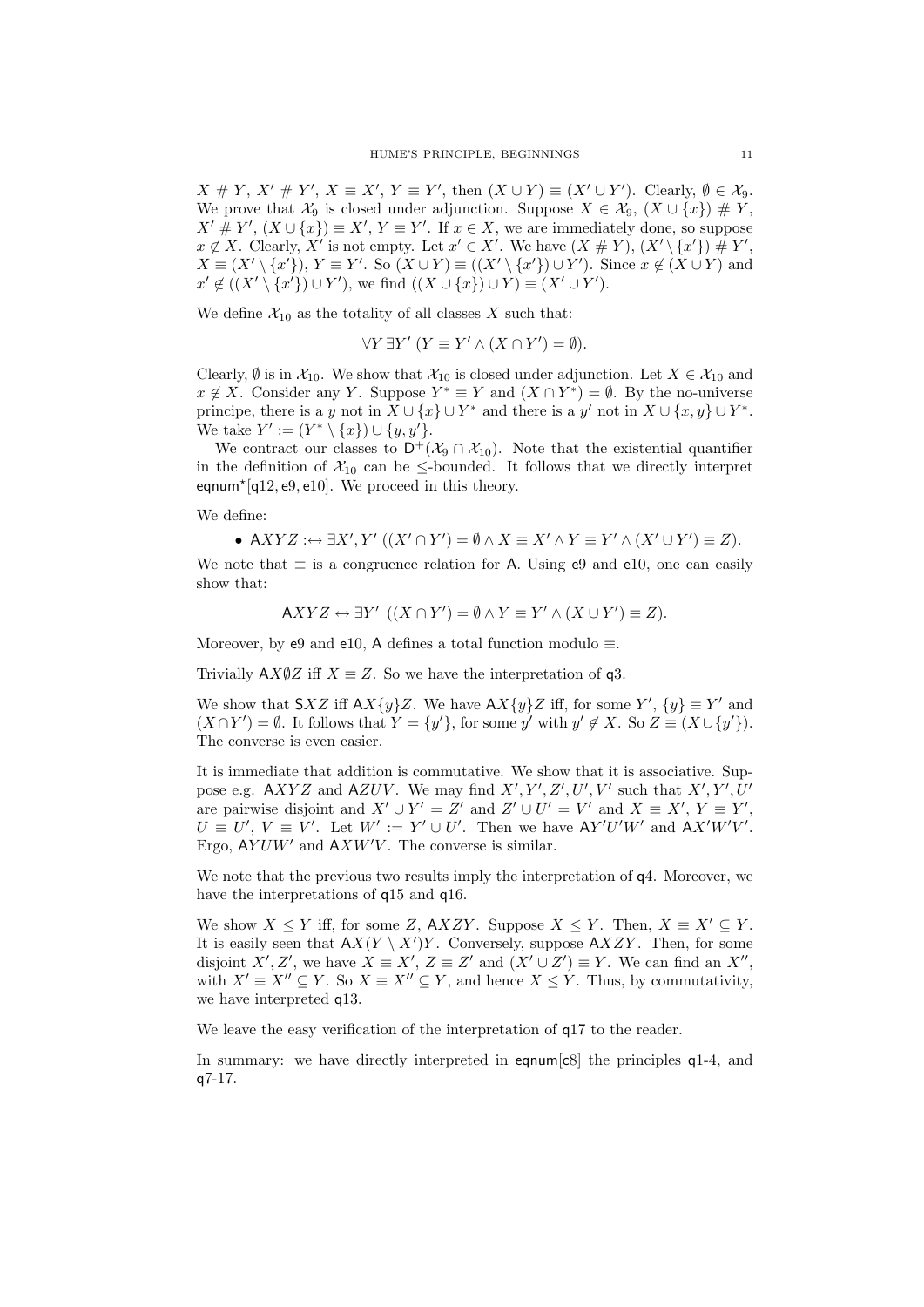#### 5. Development of Multiplication in HL

The basic insight of this section is something very familiar to anyone who worked out his or her own arithmetization. To develop recursion for a function  $F$  such that  $x < Fx$ , we do not need computation sequences, since computation sets are sufficient. In the present context the idea is not just convenient but essential.

We start with the theory HL. By the development in the previous section, we can contract our classes to gain the principles of  $eqnum*[q12, e9, e10]$ . Thus, we also have  $q1-4$ , and  $q7-17$  available for the interpretations of the arithmetical operations and relations specified in the previous section. Without loss of generality, we may also add h3. We call the resulting theory  $HL^*$ . We work in  $HL^*$ .

We define N as the virtual class of x such that  $\exists X X \geq x$ . We define, for x, y in N,  $x \simeq y$  iff  $\exists Z \ (Z \rhd x \wedge Z \rhd y)$ . Clearly,  $\simeq$  is an equivalence relation with domain N. We find that  $\circ$  gives us a bijection between the classes modulo  $\equiv$  and N modulo  $\approx$ . This means that we can induce Z and and  $\leq$  and S and A on N modulo  $\approx$ . We call the resulting relations  $Z^*, \leq^*, S^*,$  and  $A^*$ .

We turn to the definition of multiplication. We will first give the definition and then add some motivating remarks. We define  $MXYZ$  iff, either  $X = 0$  and  $Z = 0$ . or  $X \neq 0$  and, there is an  $Y' \equiv Y$ , and a  $z \notin Y'$  with  $Z \in \mathcal{Z}$ , and an x with  $X \in \mathcal{Z}$ , and that such that:

- i.  $Y' \subseteq \mathcal{N}$ ,
- ii. For all  $y, y' \in (Y' \cup \{z\})$ , if  $y \simeq y'$ , then  $y = y'$ .
- iii. For all  $y \in (Y' \cup \{z\}), Z^*y$  or, for some  $y' \in (Y' \cup \{z\}), A^*y'xy$  and, for all w, if  $y' <^* w <^* y$ , then  $w \notin Y'$ .
- iv. For all  $y \in Y'$ ,  $z >^* y$ .

The idea is as follows. First, the case that  $X$  is empty is special. So, we set that aside. If  $X$  is not empty,  $X$  times  $Y$  is  $Z$  (modulo equinumerosity) if there is a computation that witnesses this fact. The computation is a set of numbers  $Y' \cup \{z\}$ . We demand that the computation starts with a zero and ends with a number  $z$  representing the cardinality of  $Z$ . We have a normalizing condition (ii) that says that every number has at most one representative in the computation. This is needed since a number could have many 'copies' in our set up where we only have a Hume relation. Item (iii) tells us that our computation proceeds by adding a number of size  $X$  in each 'step'. The bit in (iii) that there are no non-intended intervening elements between two elements of a step is just there because in the weak context we can not prove that. We build it in just in order not to have to prove it. Clause (iv) is another case of 'no intervening elements'. It is added for the same reason as the extra bit in (iii).

We note that  $\equiv$  is a congruence for M.

We first prove that  $MX0Z$  iff  $Z = 0$ . In case  $X = 0$ , we are immediately done, so suppose  $X \neq 0$ . We have MX0Z iff, for some z with  $Z \geq z$  and x with  $X \geq x$ , we have  $Z^*z$  or  $A^*zxz$ . The second case is excluded by q17. So  $Z^*z$ , and hence,  $Z=0$ .

Suppose  $MXYZ$ , SYU, AZXV. We show that  $MXUV$ . This is immediate when  $X = 0$ . So, suppose  $X \neq 0$ . Let  $Y', z, x$  be the promised witnesses for MXYZ. Suppose  $V \circ v$  and  $A^*zxv$ . We consider  $U' := Y' \cup \{z\}$ . Clearly,  $U \equiv U'$ . Since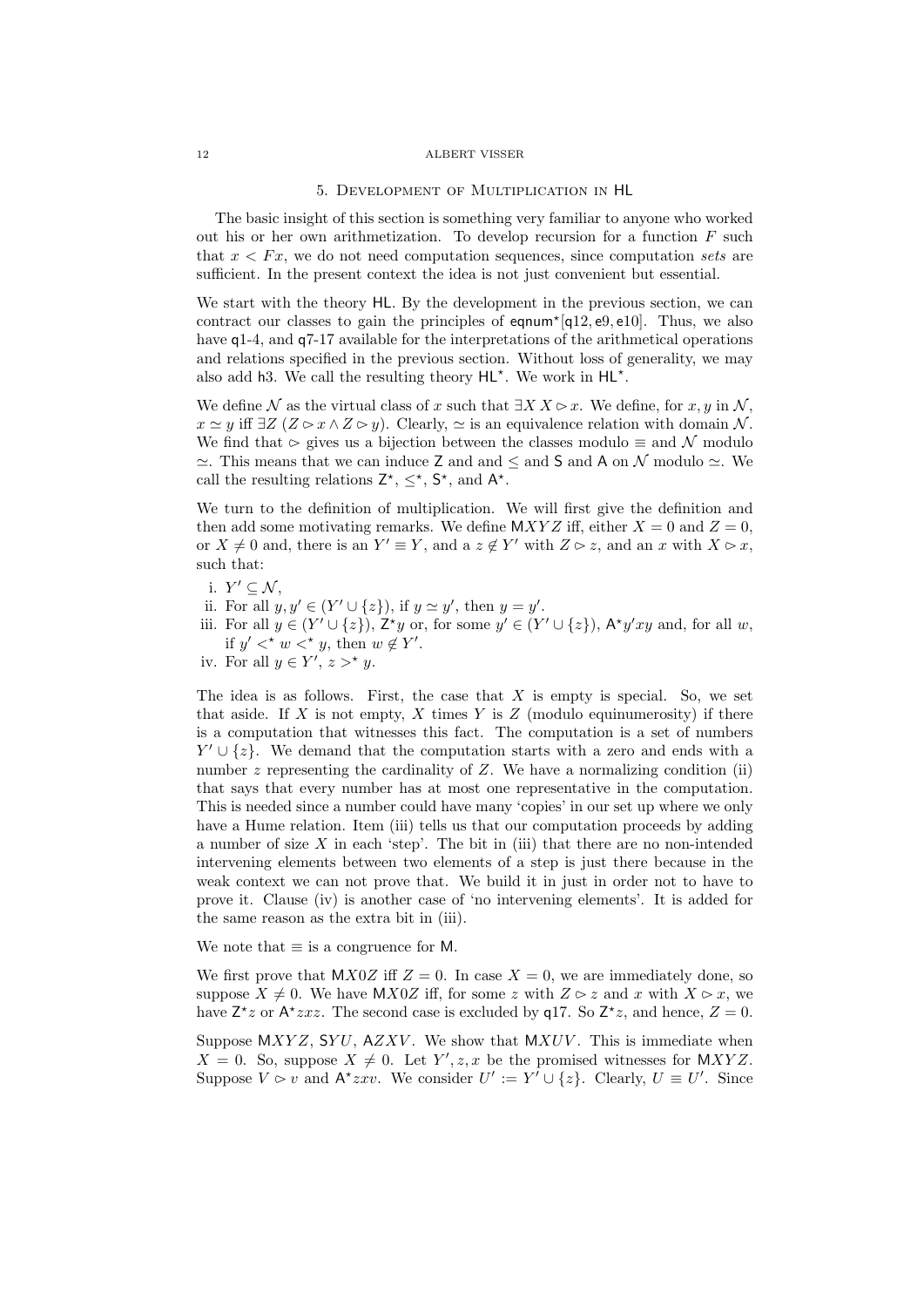$v >^* z >^* y'$ , for any y' in Y', we find that  $v \not\cong u'$ , for any u' in U'. It follows that  $U', v, x, V$  satisfy conditions (i,ii,iii,iv) for MXUV.

Suppose  $M X U V$  and  $S Y U$ . We show that, for some Z,  $M X Y Z$  and  $A Z X V$ . In case  $X = 0$  this is immediate. Suppose  $X \neq 0$ . It is easily seen that, since  $U \neq 0$ , we also have  $V \neq 0$ . Let  $U', v, x, V$  satisfy the conditions for MXUV. By (iii) and the fact that not  $\mathsf{Z}^{\star}(v)$ , there is a  $z \in U'$  such that  $\mathsf{A}^{\star}zxv$ . Let  $Y' := U' \setminus \{z\}$ . Clearly  $Y \equiv Y'$ . Let  $Z \sim z$ . Then,  $Y', z, x, Z$  witness  $MXYZ$ . Moreover  $AZXV$ .

We now consider  $\mathcal{X}_{11}$ . The class of all X such that, for all U, there is, modulo  $\equiv$ , a unique Z, such that MUXZ. By the previous results, it is clear that  $\mathcal{X}_{11}$  is closed under 0 and successor. We contract our classes to  $D^+(\mathcal{X}_{11})$ , thus gaining the uniqueness clause for multiplication. The relation M is absolute for this contraction (and similar contractions). We note a subtlety here: the totality  $\mathcal N$  is not absolute but contracts to an initial segment that is closed under addition. However, for the question whether we have  $MXYZ$  relativized to  $\mathcal{X}_{11}$ , we only need to worry about elements below  $z$ . For elements below  $z$  the old and the new numbers coincide.

Remark 5.1. At this point we could take a shortcut and obtain the desired interpretation of  $Q$  by employing the result of  $[\text{Sve07}]$ . However, since we are so close to the the end of our development, we will finish it. Moreover, we get a little bit more in this way, since we will also preserve full  $HL^*$ .  $\overline{u}$ 

We let  $\mathcal{X}_{12}$  be the totality of classes X, such that:

$$
\forall Y \le X \,\forall U, V \,(MUXV \to \exists W \le V \,MUYW).
$$

Clearly, 0 is in  $\mathcal{X}_{12}$ . Suppose X is in  $\mathcal{X}_{12}$ . We show that any X' with  $SXX'$  is in  $\mathcal{X}_{12}$ . Suppose that MUX'V. In case  $U = 0$ , we are immediately done, so we may assume that  $U \neq 0$ . Suppose  $Y \leq X'$ . We can easily prove that  $Y \leq X$  or  $Y = X'$ . In the second case we are immediately done. In the first case, we can find a  $Z$ , such that MUXZ and AZUV. It follows that, for some  $W \leq Z$ , we have MUYW, since  $Z \leq V$ , we find  $W \leq V$ .

We relativize to  $D^+(\mathcal{X}_{12})$ , thus obtaining the principle

 $(p1)$   $\vdash \forall Y \leq X \forall U, V \ (MUXV \rightarrow \exists W \leq V \ MUYW).$ 

Let  $\mathcal{X}_{13}$  consist of those X such that, for all U, X', X'', Z, Z', Z'', if  $AXX'X''$ ,  $AZZ'Z''$ , MUXZ and MUX'Z', then MUX''Z''. It is easy to see that 0 is in  $\mathcal{X}_{13}$ .

We prove that  $\mathcal{X}_{13}$  is closed under successor. Suppose  $X \in \mathcal{X}_{13}$ , SXY, AYY'Y'',  $AZZ'Z''$ , MUYZ and MUY'Z'. Let  $AXY'X''$ . We find that, for some W, we have  $MUXW$  and  $AUWZ$ . Let  $A WZ'W''$ . We may conclude that  $MUX''W''$ . We note that  $S X'' Y''$ , since  $S XY$  and  $A XY' X''$  and  $A Y' Y''$ . Also  $A W'' U Z''$ , since  $AWZ'W''$  and  $AWUZ$  and  $AZZ'Z''$ . We may conclude that  $MUY''Z''$ .

We relativize to  $D^+(\mathcal{X}_{13})$ . Thus obtaining the principle:

$$
(p2) \quad \vdash (AXX'X'' \land AZZ'Z'' \land MUXZ \land MUX'Z') \rightarrow MUX''Z''.
$$

Let  $\mathcal{X}_{14}$  be the totality of all X, such that, MWYU and MUXV implies that there is a  $Z$ , with MYXZ and MWZV.

It is easily seen that 0 is in  $\mathcal{X}_{15}$ . Let  $X \in \mathcal{X}_{14}$ . Suppose SXX'. MWYU and  $MUX'V'$ . Then, for some V,  $MUXV$  and  $AVUV'$ . It follows that for some Z,  $MYXZ$  and  $MWZV$ . We find that, for some Z',  $MYX'Z'$  and  $AZYZ'$ . We have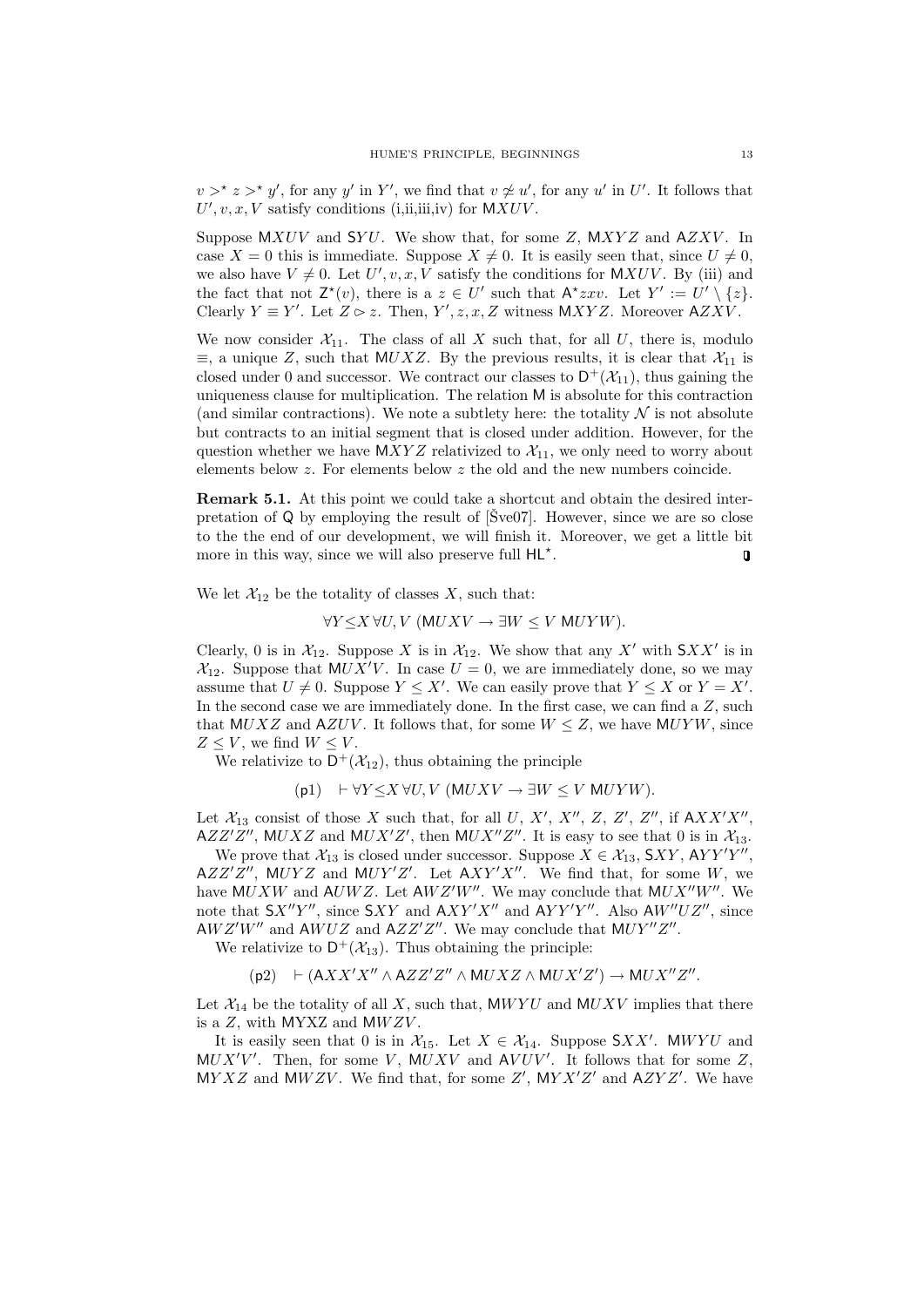AZYZ', AVUV', MWZV, MWYU. Hence, MWZ'V'. If we contract our classes to  $D^+(\mathcal{X}_{14})$ , we gain the principle:

 $(p3)$   $\vdash (MWYU \land MUXV) \land MYXZ$ )  $\rightarrow MWZV$ .

Finally, let  $\mathcal{X}_{15}$  consist of all X, such that, for all U, there is a Z with MUXZ. We can easily see that  $\mathcal{X}_{14}$  is downwards closed w.r.t.  $\leq$  and is closed under 0, singletons and addition. It follows that  $\mathcal{X}_{14}$  is closed under union, since if  $A(X \ Y)YZ$ , then  $(X \cup Y) \equiv Z$ . We show that multiplication is defined on  $\mathcal{X}_{14}$  and that it is closed under multiplication. Suppose that  $X_0, X_1 \in \mathcal{X}_{14}$ . We have  $MX_0X_1X$ , for some X. We also have, for some  $Z_0$  and  $Z$ ,  $MUX_0Z_0$  and  $MZ_0X_1Z$ . By p3, we have: MUXZ.

When we contract our classes to  $X_{15}$ , we preserve  $HP^*$  and gain  $q5$ ,  $q6$ ,  $q18$  and q19. Thus we end with  $HP^{\star}[\mathsf{q}5,\mathsf{q}6,\mathsf{q}18,\mathsf{q}19]$ , which contains Q.

Conversely, since Q interprets  $I\Delta_0 + \Omega_1$ , we can show that Q interprets HL.

# 6. An Application

We show that the presence of a certain preorder on our domain is equivalent (in the sense of mutual direct interpretability) to Hume's principle.

We expand the signature of eqnum with new symbols  $\mathcal N$  of type  $\rho$ ,  $Z^*$  of type o, and  $\leq^*$  of type oo. We add axioms stating that  $\leq^*$  is a linear preorder on N with  $Z^*$  the non-empty virtual class of its initial elements. We demand that every element of  $\mathcal N$  has strict  $\leq^*$ -successors. We call the resulting theory eqnum<sub>ord</sub>. Let the induced equivalence relation of  $\leq^*$  be  $\simeq$ .

We show that HL is directly interpretable in eqnum<sub>ord</sub>. We work in eqnum<sub>ord</sub>. We first contract our classes so that we gain subtraction of elements plus the fact that  $\equiv$  is an equivalence relation. This enables us to work in equal  $[c5, e3, e4, e5]$ .

We say that X is an x-class iff,  $x \in \mathcal{N}$ , and, for all  $x' \in X$ ,  $x' \lt^* x$ , and, for all  $x' <^* x$ , there is precisely one  $x'' \simeq x'$ , such that  $x'' \in X$ .

We consider the totality  $\mathcal{N}_0$  of all x in  $\mathcal{N}$ , such that for all x-classes  $X'$  and  $X''$ , we have  $X' \equiv X''$ . Clearly, all elements of  $Z^*$  are in  $\mathcal{N}_0$ .

Suppose that x is in  $\mathcal{N}_0$  and that y is a direct successor of x. We show that y is in  $\mathcal{N}_0$ . Suppose Y' and Y'' are y-classes. Since x is is a direct predecessor of y, we will have direct predecessors of y in Y' and Y'', say these are  $x'$ , respectively  $x''$ . We note that  $x \simeq x'$  and  $x \simeq x''$ . Clearly,  $Y' \setminus \{x'\}$  and  $Y'' \setminus \{x''\}$  are x-classes. Hence,  $(Y' \setminus \{x'\}) \equiv (Y'' \setminus \{x''\})$ . But then also  $Y' \equiv Y''$ .

Let  $\mathcal{X}^*$  be the totality of classes X for which there is a y in  $\mathcal{N}_0$  and a Y, such that Y is a y-class and  $X \equiv Y$ . It is easy to see that  $\mathcal{X}^*$  is closed under empty class and adjunction. Moreover, a Y that witnesses that X is in  $\mathcal{X}^*$ , will be itself in  $\mathcal{X}^*$ .

We contract our classes to  $\mathcal{X}^*$ . We gain the following principle: for every X there is a  $y \in \mathcal{N}_0$ , and a y-class Y, such that  $X \equiv Y$ .

We define  $X \geq y$  iff,  $y \in \mathcal{N}_0$  and, for some y-class Y, we have  $X \equiv Y$ . We have already seen that we must have h1. Suppose  $X \sim y$  and  $X' \sim y$ . Let Y and Y'<br>withose this foot. Since  $y \in \mathcal{N}$ , we have  $Y = Y'$ . Hones,  $X = Y'$ . This gives us witness this fact. Since,  $y \in \mathcal{N}_0$ , we have  $Y \equiv Y'$ . Hence,  $X \equiv X'$ . This gives us h2.

We apply the above insight to show that Presburger Arithmetic PresA does not interpret eqnum[c8]. Our argument is is quick and easy. Probably inspection of the quantifier elimination for PresA could yield much stronger results. To exclude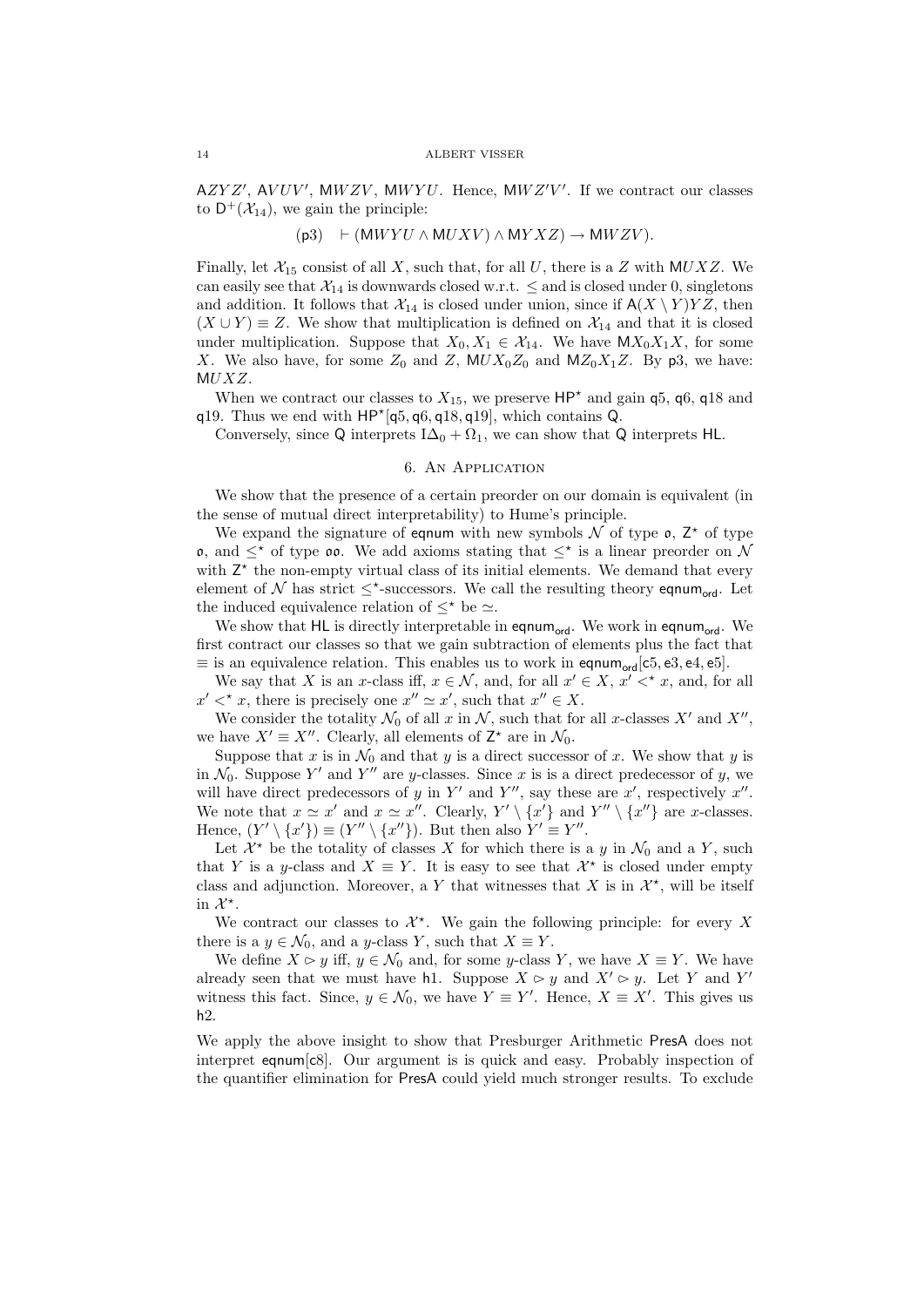any possible interpretation we must take into account that our interpretations could have special features like the presence of parameters or being piecewise. Fortunately, we can work in a structure in which every element is definable and that has infinitely definable elements. This means that interpretations with parameters and pieces can always be replaced by interpretations without parameters and pieces.

Suppose PresA does interpret eqnum $\lceil c8 \rceil$ , say via K. We may assume that K is a parameter-free, one-piece interpretation. However,  $K$  may still be moredimensional. We consider the internal model  $K$  given by  $K$  in the standard model  $\mathbb{N}_{\text{add}} := \langle \omega, 0, \mathsf{S}, +, \leq \rangle.$ 

The object domain of  $\mathcal K$  will consist of a definable infinite totality of tuples  $(n_0, \ldots, n_{k-1})$ . We can define, in N<sub>add</sub>, the following ordering on these tuples:  $(n_0, \ldots, n_{k-1}) \preceq (m_0, \ldots, m_{k-1})$  iff  $(n_0 + \ldots + n_{k-1}) < (m_0 + \ldots + m_{k-1})$  or  $((n_0 + ... + n_{k-1}) = (m_0 + ... + m_{k-1})$  and  $(n_0 < m_0$  or  $(n_0 = m_0$  and  $n_1 < m_1)$  or ...  $(n_0 = m_0 \text{ and } ... \text{ } n_{k-1} \leq m_{k-1})$ ). This gives our domain order type  $\omega$ . Thus we can extend our interpretation of eqnum[c8] to an interpretation of eqnum<sub>ord</sub>. This gives us an interpretation of HL and, hence, of Q in PresA. Quod impossibile, since Q is essentially undecidable and PresA is decidable.

#### **REFERENCES**

- [Bur05] John Burgess. Fixing Frege. Princeton Monographs in Philosophy. Princeton University Press, Princeton, 2005.
- [FV59] S. Feferman and R.L. Vaught. The first order properties of products of algebraic systems. Fundamenta Mathematicae, 47:57–103, 1959.
- [Lin04] Øystein Linnebo. Predicative fragments of frege arithmetic. Bulletin of Symbolic Logic, 10(2):153–174, 2004.
- [Nel86] E. Nelson. Predicative arithmetic. Princeton University Press, Princeton, 1986.
- [Smo91] C. Smoryński. Logical Number Theory I, an Introduction. Universitext. Springer, New York, 1991.
- [Sol76] R. M. Solovay. Interpretability in set theories. Unpublished letter to P. Hájek,  $\langle$ http://www.cs.cas.cz/~hajek/RSolovayZFGB.pdf $\rangle$ , 1976.
- [Šve07] V. Švejdar. An interpretation of Robinson's Arithmetic in Grzegorczyk's weaker variant. Fundamenta Informaticae, 81:347–354, 2007.
- [Vis09] A. Visser. Cardinal arithmetic in the style of baron von Münchhausen. Review of Symbolic Logic, 2(3):570–589, 2009. doi: 10.1017/S1755020309090261.

### Appendix A. Presburger Arithmetic

Presburger Arithmetic, PresA, for the natural numbers is axiomatized by the following principles.<sup>10</sup> The signature consists of 0, 1 and  $+$ .

PresA $1 \vdash x + 1 \neq 0$ , PresA2  $\vdash x + z = y + z \rightarrow x = y$ , PresA3  $\vdash x + 0 = x$ , PresA4  $\vdash x + (y + z) = (x + y) + z$ , PresA5  $\vdash x = 0 \lor \exists y \ x = y + 1$ , PresA6  $\vdash x + y = y + x$ , PresA7  $\vdash \exists z$   $(x + z = y \lor x = y + z),$ PresA8 for any  $n \ge 2$ , we have  $\vdash \exists y \ (x = \underline{n} \ y \ \lor \ x = \underline{n} \ y + 1 \ \lor \ \dots \ x = \underline{n} \ y + (n-1)).$ 

 $10$ I took this axiomatization principles from Clemens Grabmayer's Master's Thesis. See Clemens' site http://www.phil.uu.nl/~clemens/. I only changed the order a bit and omitted a superfluous axiom.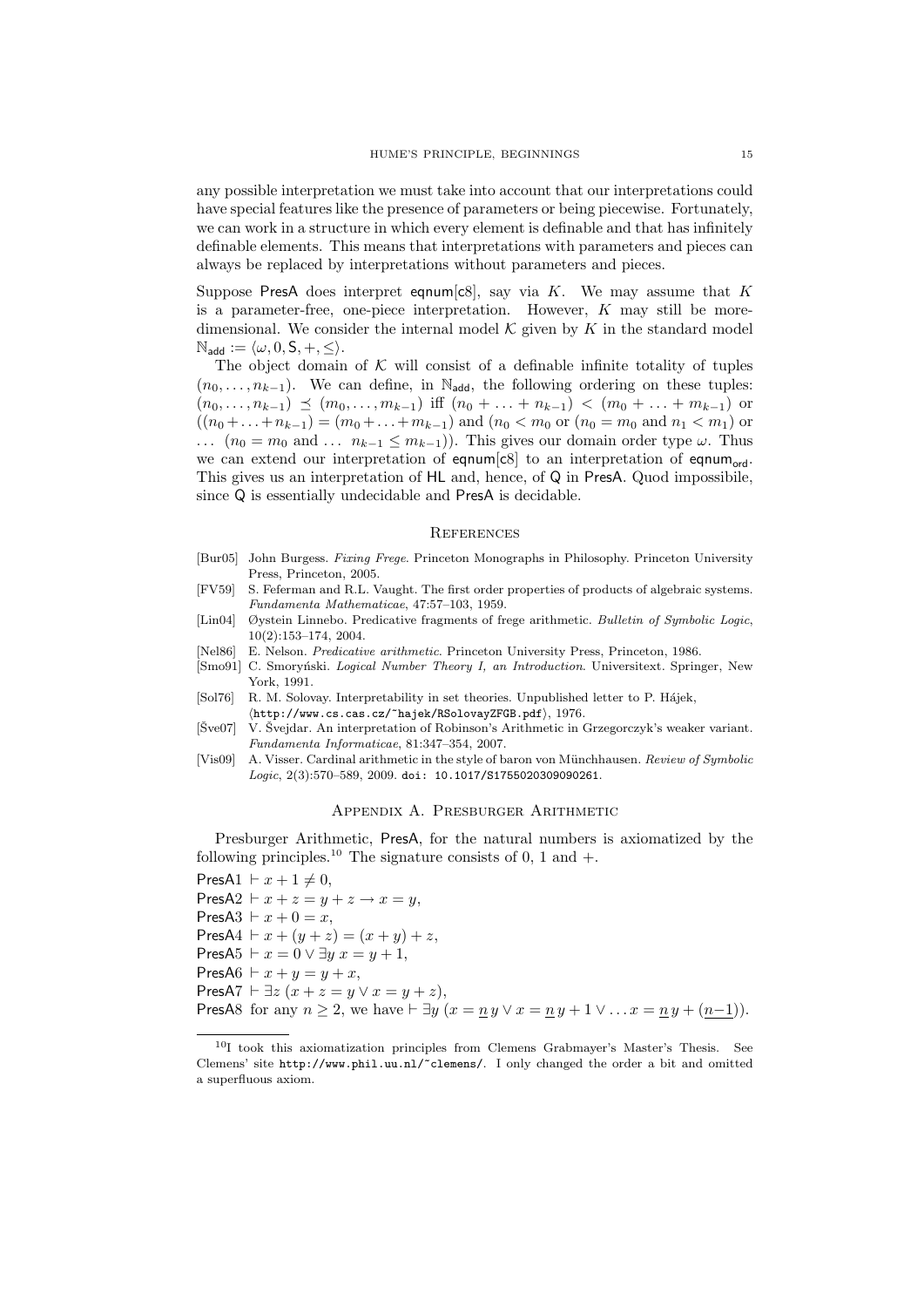We call the instances of PresA8: PresA8n. We easily show that, for  $n, m \geq 2$ , PresA8n and PresA8m are equivalent, over the other axioms, to PresA8 $(nm)$ . It follows that any finite set of instances of PresA8 is equivalent to a single instance. We call the theory PresA1,2,3,4,5,6,7,8n: PresAn. One can show that, for  $n > 1$ , PresA $8(n + 1)$  is not derivable from PresA $8n$ . See e.g. [Smo91].

We show how to interpret PresAn (for  $n \geq 2$ ) in Q<sub>add</sub>. We work in Q<sub>add</sub>. First let  $\mathcal{J}_0$  be the virtual class of all x such that for all  $y, z, (y + z) + x = y + (z + x)$  and  $y + x = z + x \rightarrow y = z$  and  $0 + x = x$  and  $1 + x = x + 1$ . We easily prove that  $\mathcal{J}_0$ contains 0, 1 and is closed under addition and predecessor. Relativizing to  $\mathcal{J}_0$  gives us axioms PresA1, 2, 3, 4, 5,  $\vdash$  0 +  $x = x$  and  $\vdash x + 1 = 1 + x$ . This theory clearly extends  $Q_{add}$ . We work in the extended theory. We will follow the usual convention of omitting brackets, which is justified by associativity.

Let  $\mathcal{J}_1$  be the class of all x such that, for all y,  $y + x = x + y$ . We easily see that  $\mathcal{J}_1$  is closed under 0, 1, + and predecessor. Relativizing to  $\mathcal{J}_1$ , gives us axioms PresA1, 2, 3, 4, 5, 6. We proceed to work in this system.

We define  $x \leq y$  by:  $\exists z \ x + z = y$ . It is easy to verify that  $\leq$  is a partial order with minimum 0 and that addition is monotonic w.r.t.  $\leq$ .

Let  $\mathcal{J}_2$  be the class of all x such that, for all  $z \leq x$  and for all  $y, z \leq y$  or  $y \leq z$ . Clearly,  $\mathcal{J}_2$  is downwards closed under  $\leq$  and 0 and 1 are in  $\mathcal{J}_2$ . Suppose  $x_0$  and  $x_1$  are in  $\mathcal{J}_2$ . We show that  $(x_0 + x_1) \in \mathcal{J}_2$ . Consider any  $z \leq (x_0 + x_1)$  and any y. In case  $z \leq x_0$  we are immediately done. Suppose  $x_0 \leq z$ , say  $z = x_0 + u$ . It follows that  $u \leq x_1$ . In case  $y \leq u$ , we have  $y \leq z$ . Suppose  $u \leq y$ , say  $u + v = y$ . If  $v \leq x_0$ , we have  $y \leq z$ ; if  $v \geq x_0$ , we have  $y \geq z$ . Relativizing to  $\mathcal{J}_2$ , gives us axioms PresA1,2,3,4,5,6,7. For PresA7, note that it is equivalent to  $\forall x, y \ (x \leq y \lor y \leq x)$  and that  $\leq$  is absolute under relativization to downwards closed sets, since  $x \leq y \leftrightarrow \exists z \leq y$   $x + z = y$ .

Finally, let  $\mathcal{J}_3$  be the class of all x, such that, for all  $z \leq x$ , we have:

$$
\exists y \ (z = \underline{n} \ y \lor z = \underline{n} \ y + 1 \lor \dots z = \underline{n} \ y + (n-1)).
$$

It is easy to see that  $\mathcal{J}_3$  is downward closed under  $\leq$  and that 0, 1 are in  $J_3$ . We show that  $\mathcal{J}_3$  is closed under addition. Suppose  $x_0, x_1 \in \mathcal{J}_3$  and  $z \leq (x_0 + x_1)$ . In case  $z \leq x_0$ , we are immediately done. Otherwise,  $z = x_0 + u$ , for some u. It follows that  $u \leq x_1$ . We have, for some  $y_0, y_1$  and for some standard  $k_0, k_1, x_0 = \underline{n} y_0 + \underline{k}_0$ ,  $u = \underline{n} y_1 + \underline{k}_1$ . Hence,

$$
z = x_0 + u = \underline{n} y_0 + \underline{k}_0 + \underline{n} y_1 + \underline{k}_0 = \underline{n} (y_0 + y_1) + \underline{k}_0 + \underline{k}_1.
$$

In case  $(k_0 + k_1) < n$ , we are done. Otherwise  $0 \leq (k_0 + k_1 - n) < n$ , and we find  $z = \underline{n} (y_0 + y_1 + 1) + k_0 + k_1 - n.$ 

We note that the quantifier  $\exists y$  in axiom PresA8n can be bounded by x. It follows that relativization to  $\mathcal{J}_3$ , gives us PresAn.

## Appendix B. Questions

- (1) Is ac[c8] interpretable in PresA?
- (2) Is the complexity of deciding the theory of finite classes with equinumerosity over an infinite domain higher than the complexity of deciding PresA?
- (3) Is PresA interpretable in  $Q_{\text{add}}$ ? I conjecture: no.